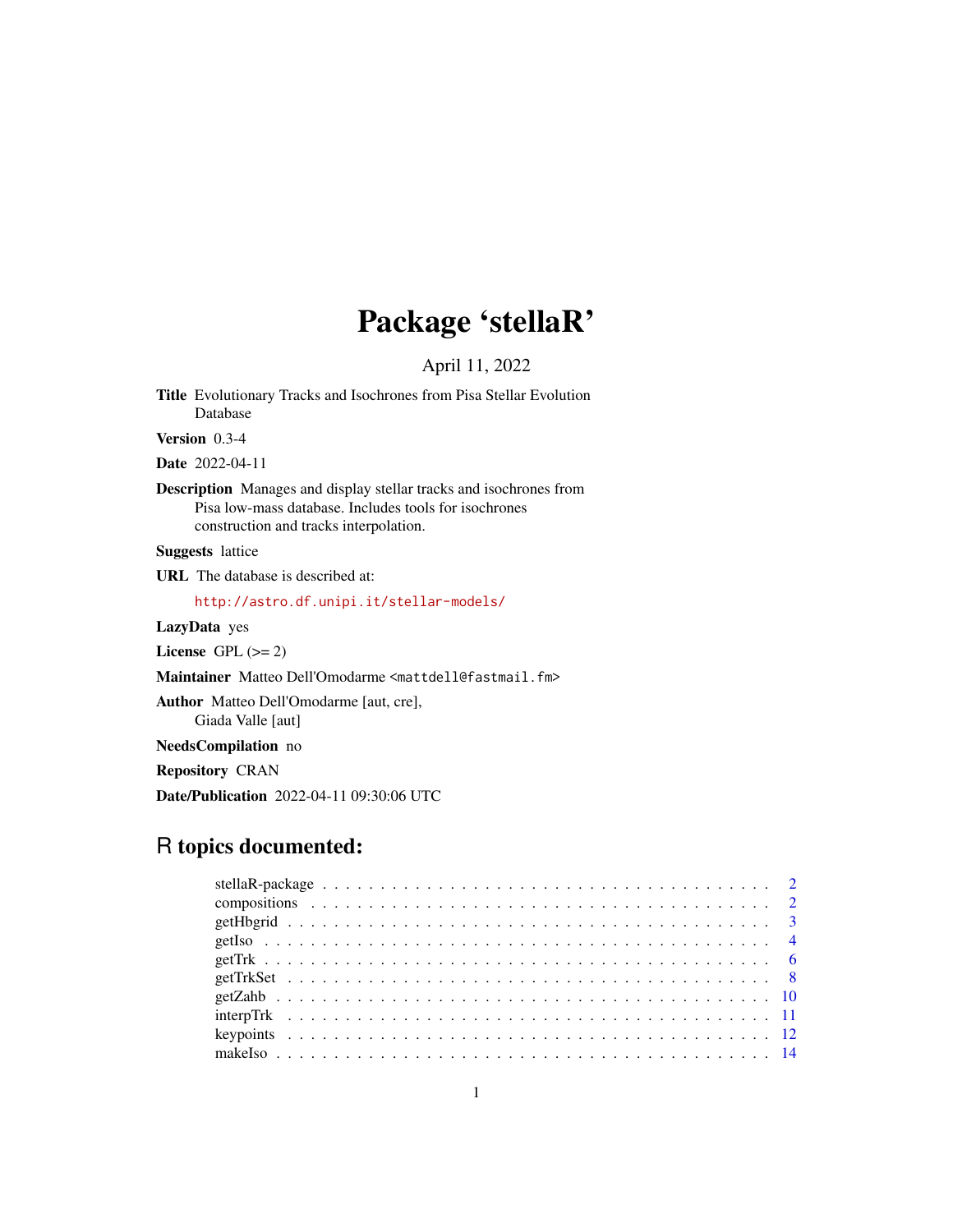## <span id="page-1-0"></span>2 compositions compositions of  $\sim$

| Index |  |
|-------|--|
|       |  |
|       |  |
|       |  |
|       |  |
|       |  |
|       |  |

stellaR-package *Stellar tracks and isochrones from Pisa database*

#### Description

The package is designed to manage and display stellar tracks and isochrones from Pisa low-mass database. Data are archived at CDS and are available for download ([http://cdsarc.u-strasbg.](http://cdsarc.u-strasbg.fr/viz-bin/qcat?J/A+A/540/A26) [fr/viz-bin/qcat?J/A+A/540/A26](http://cdsarc.u-strasbg.fr/viz-bin/qcat?J/A+A/540/A26)).

The package includes tools to gather data from an active Internet connection, print and plot them with appropriate format.

Tools for make new isocrones at desired ages, and to interpolate the database for composition not already available are also provided.

## References

M. Dell'Omodarme, G. Valle, S. Degl'Innocenti, and P.G. Prada Moroni (2012). *The Pisa Stellar Evolution Data Base for low-mass stars*. Astronomy and Astrophysics, 540, A26.

compositions *Compostions of computed models*

#### Description

The data sets gives the compositions of the computed models.

#### Usage

compositions

#### Format

A list containing 4 variables:

- z the initial metallicities of the models.
- y a data frame with the initial helium abundances of the models.
- ml the mixing-lengths of the models.
- afe the alpha-enhanchments of the models. It is coded  $\theta$  for [alpha/Fe] = 0.0 and 1 for [alpha/Fe] = 0.3.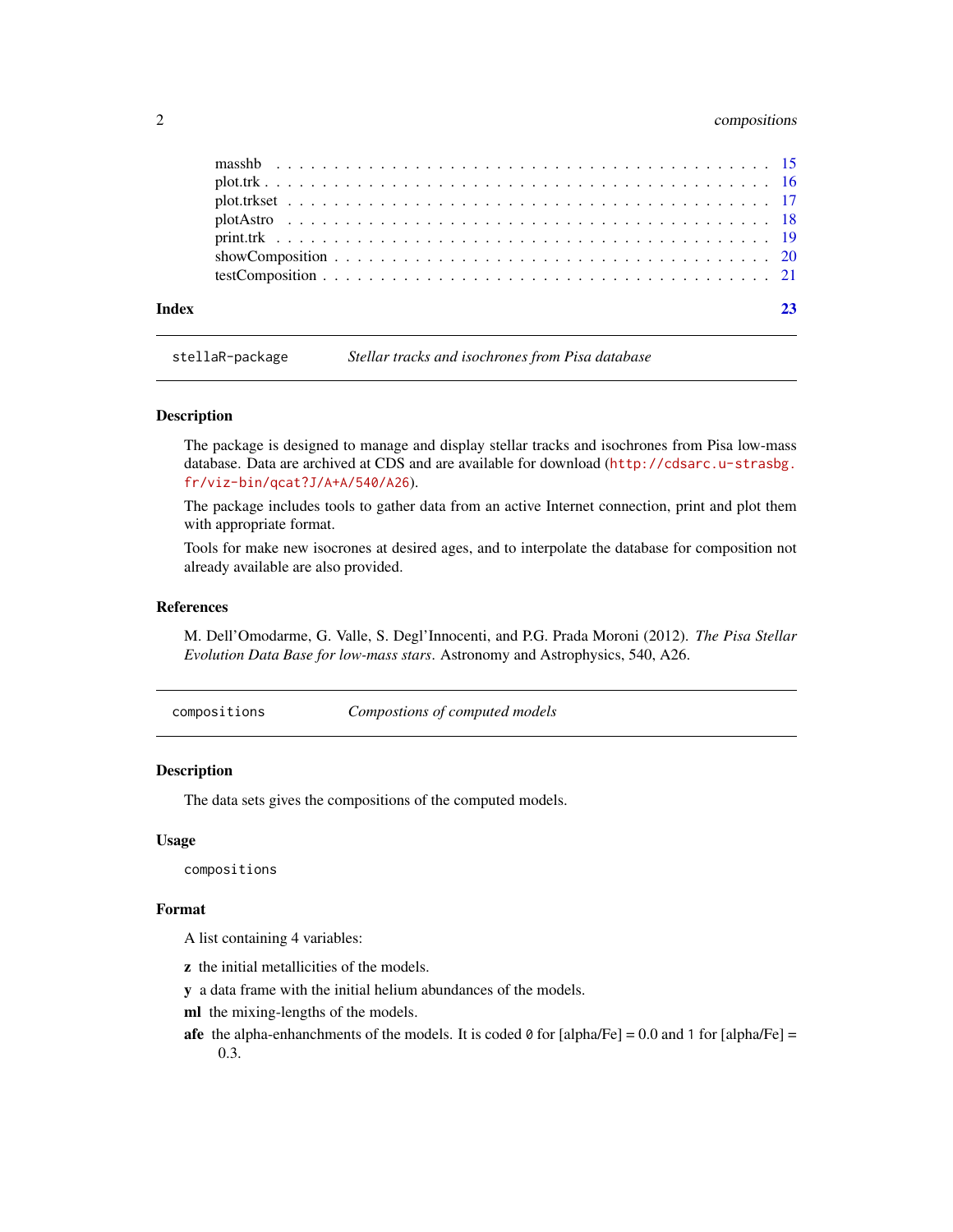#### <span id="page-2-0"></span>getHbgrid 3

#### Source

M. Dell'Omodarme, G. Valle, S. Degl'Innocenti, and P.G. Prada Moroni (2012). *The Pisa Stellar Evolution Data Base for low-mass stars*. Astronomy and Astrophysics, 540, A26.

<span id="page-2-1"></span>getHbgrid *HB models from ZAHB to thermal pulses*

#### Description

Import stellar track data for a grid of HB models starting from ZAHB and ending at the onset of thermal pulses.

## Usage

getHbgrid(z, y, ml, afe, baseURL="ftp://cdsarc.u-strasbg.fr/pub/cats/J/A+A/540/A26/")

### Arguments

| z              | the initial metallicity of the model to get. Allowed values are $0.0001$ , $0.0002$ ,<br>0.0003, 0.0004, 0.0005, 0.0006, 0.0007, 0.0008, 0.0009, 0.001, 0.002, 0.003,<br>$0.004, 0.005, 0.006, 0.007, 0.008, 0.009, 0.01.$ |
|----------------|----------------------------------------------------------------------------------------------------------------------------------------------------------------------------------------------------------------------------|
| У              | the initial helium abundance of the model to get. Allowed values are $0.25$ , $0.27$ ,<br>0.33, 0.38, 0.42.                                                                                                                |
| m <sub>1</sub> | the mixing-length of the model to get. Allowed values are 1.7, 1.8, 1.9.                                                                                                                                                   |
| afe            | the alpha-enhanchment of the model to get. It can be one of $afe = 0$ for [al-<br>pha/Fe] = 0.0 or afe = 1 for [alpha/Fe] = 0.3.                                                                                           |
| baseURL        | the URL of the base directory of the database from where get the models.                                                                                                                                                   |

#### Details

As a sanity check, the function performs a consistency test on the parameters z, y, ml, afe by a call to [testComposition](#page-20-1).

By default the function requires an Internet access for data gathering. Tracks and isochrones are downloaded from the on-line repository CDS ([http://cdsarc.u-strasbg.fr/viz-bin/qcat?J/](http://cdsarc.u-strasbg.fr/viz-bin/qcat?J/A+A/540/A26) [A+A/540/A26](http://cdsarc.u-strasbg.fr/viz-bin/qcat?J/A+A/540/A26)). It is also possible to gather data from a local download of the catalog, specifying as baseURL the root directory of the download. In this case the structure of the catalog and the names of files and directory must be preserved.

## Value

getHbgrid returns an object of class hbset, i.e. a list with one element of class hb for each HB model.

If baseURL points to an invalid path or CDS ftp site is unavailable the function returns NA and issues a warning.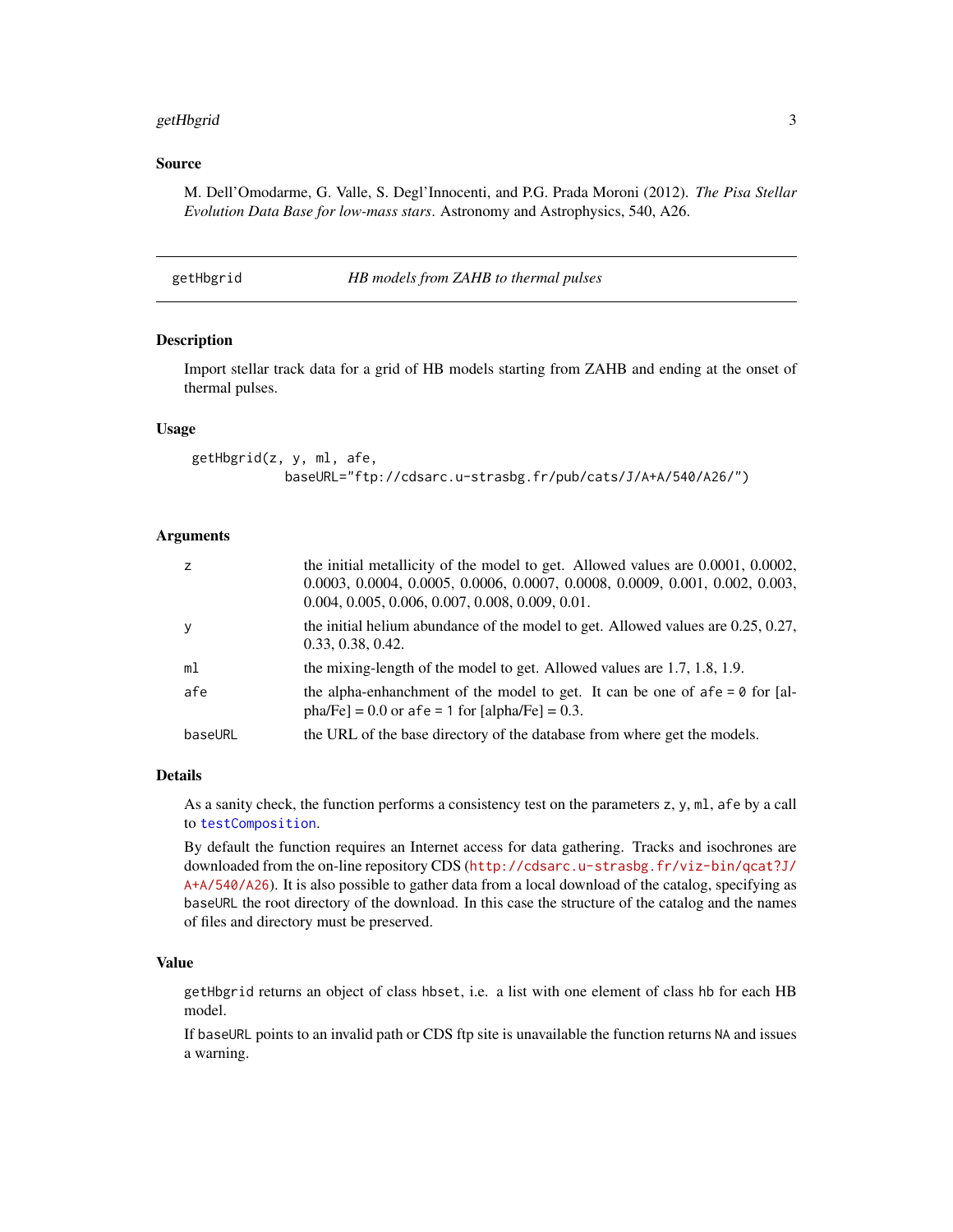## <span id="page-3-0"></span>References

M. Dell'Omodarme, G. Valle, S. Degl'Innocenti, and P.G. Prada Moroni (2012). *The Pisa Stellar Evolution Data Base for low-mass stars*. Astronomy and Astrophysics, 540, A26.

## See Also

[getTrk](#page-5-1), [getHb](#page-5-2), [getIso](#page-3-1), [getTrkSet](#page-7-1).

## Examples

```
### slow!
 ## Not run:
 hbgrid <- getHbgrid(0.002, 0.25, 1.7, 0)
 ### get data from local directory /data
 hbgrid <- getHbgrid(0.002, 0.25, 1.7, 0, baseURL="/data/")
## End(Not run)
```
<span id="page-3-1"></span>getIso *Import stellar isochrones data*

#### Description

Import a stellar isochrone.

#### Usage

```
getIso(age, z, y, ml, afe,
         baseURL="ftp://cdsarc.u-strasbg.fr/pub/cats/J/A+A/540/A26/")
```

| age     | the age (in Gyr) of the isochrone to get. Allowed values are $8.0, 8.5, 9.0, 9.5,$<br>10.0, 10.5, 11.0, 11.5, 12.0, 12.5, 13.0, 13.5, 14.0, 14.5, 15.0.                                                              |
|---------|----------------------------------------------------------------------------------------------------------------------------------------------------------------------------------------------------------------------|
| 7       | the initial metallicity of the model to get. Allowed values are 0.0001, 0.0002,<br>0.0003, 0.0004, 0.0005, 0.0006, 0.0007, 0.0008, 0.0009, 0.001, 0.002, 0.003,<br>$0.004, 0.005, 0.006, 0.007, 0.008, 0.009, 0.01.$ |
|         | the initial helium abundance of the model to get. Allowed values are $0.25$ , $0.27$ ,<br>0.33, 0.38, 0.42.                                                                                                          |
| ml      | the mixing-length of the model to get. Allowed values are 1.7, 1.8, 1.9.                                                                                                                                             |
| afe     | the alpha-enhanchment of the model to get. It can be one of $afe = 0$ for [al-<br>pha/Fe] = $0.0$ or afe = 1 for [alpha/Fe] = $0.3$ .                                                                                |
| baseURL | the URL of the base directory of the database from where get the models.                                                                                                                                             |
|         |                                                                                                                                                                                                                      |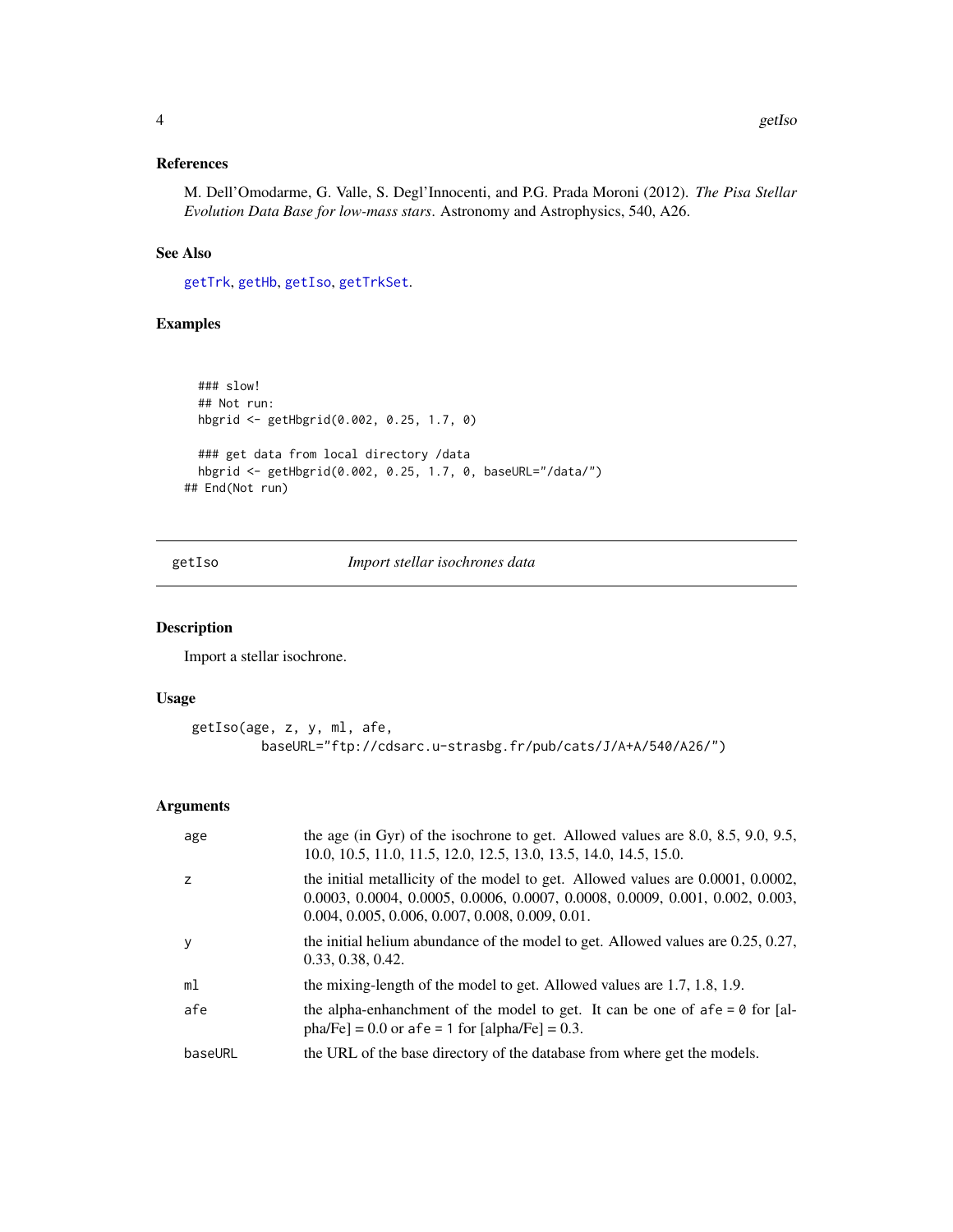#### <span id="page-4-0"></span>getIso 5

## Details

As a sanity check, the function performs a consistency test on the parameters z, y, ml, afe by a call to [testComposition](#page-20-1).

By default the function requires an Internet access for data gathering. Tracks and isochrones are downloaded from the on-line repository CDS ([http://cdsarc.u-strasbg.fr/viz-bin/qcat?J/](http://cdsarc.u-strasbg.fr/viz-bin/qcat?J/A+A/540/A26) [A+A/540/A26](http://cdsarc.u-strasbg.fr/viz-bin/qcat?J/A+A/540/A26)). It is also possible to gather data from a local download of the catalog, specifying as baseURL the root directory of the download. In this case the structure of the catalog and the names of files and directory must be preserved.

### Value

getIso returns an object of class iso. More specifically this is a list with elements:

| age       | the age of the isochrone (in Gyr)                                         |
|-----------|---------------------------------------------------------------------------|
| Z         | the metallicity of the model                                              |
| У         | the initial helium content of the model                                   |
| alpha.enh | the mixing-length value of the model                                      |
| data      | the dataset of stellar isocrone, containing the following five variables: |
|           | <b>logL</b> logarithm of the luminosity (L in unit of solar luminosity)   |
|           | <b>logTe</b> logarithm of the effective temperature (Te in K)             |
|           | <b>mass</b> mass of the star (in unit of solar mass)                      |
|           | radius radius of the star (in unit of solar radius)                       |
|           | <b>logg</b> logarithm of the surface gravity (g in cm $s^2$ -2)           |

[print](#page-0-0), and [plot](#page-0-0) methods are available for the class.

If baseURL points to an invalid path or CDS ftp site is unavailable the function returns NA and issues a warning.

## References

M. Dell'Omodarme, G. Valle, S. Degl'Innocenti, and P.G. Prada Moroni (2012). *The Pisa Stellar Evolution Data Base for low-mass stars*. Astronomy and Astrophysics, 540, A26.

## See Also

[getZahb](#page-9-1), [getHbgrid](#page-2-1), [getTrk](#page-5-1), [getTrkSet](#page-7-1).

#### Examples

```
## Not run:
 iso <- getIso(12.0, 0.002, 0.25, 1.7, 0)
 ### get data from local directory /data
 iso <- getIso(12.0, 0.002, 0.25, 1.7, 0, baseURL="/data/")
## End(Not run)
```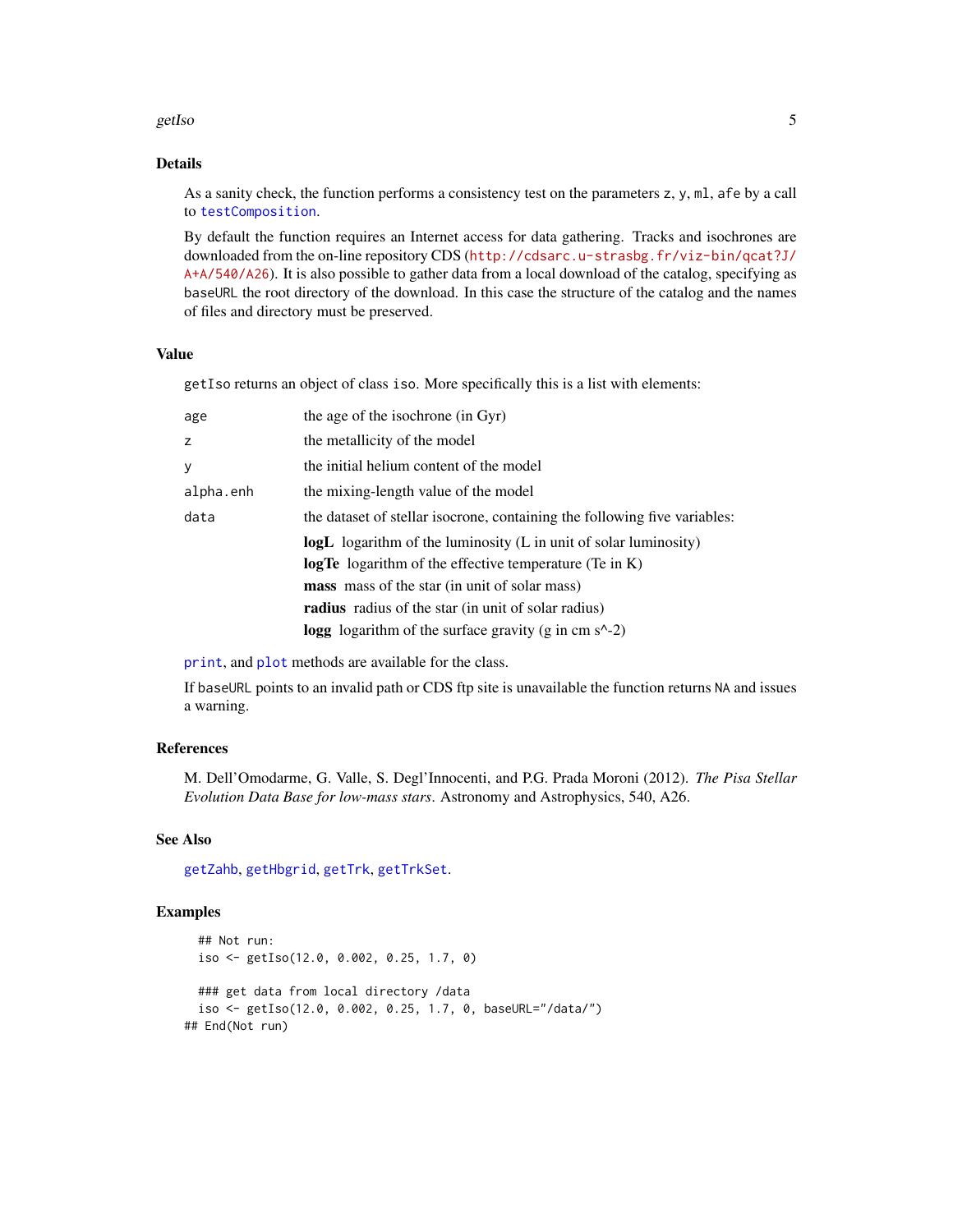<span id="page-5-1"></span><span id="page-5-0"></span>

#### <span id="page-5-2"></span>Description

Import a stellar evolutionary track from pre-main sequence to He flash and from ZAHB to thermal pulses.

## Usage

```
getTrk(m, z, y, ml, afe,
        baseURL="ftp://cdsarc.u-strasbg.fr/pub/cats/J/A+A/540/A26/")
getHb(m, z, y, ml, afe,
       baseURL="ftp://cdsarc.u-strasbg.fr/pub/cats/J/A+A/540/A26/")
```
#### Arguments

| m       | the mass, in unit of solar mass, of the model to get. Allowed values are 0.30,<br>0.35, 0.40, 0.45, 0.50, 0.55, 0.60, 0.65, 0.70, 0.75, 0.80, 0.85, 0.90, 0.95, 1.00,<br>1.05, 1.10.                                         |
|---------|------------------------------------------------------------------------------------------------------------------------------------------------------------------------------------------------------------------------------|
| z       | the initial metallicity of the model to get. Allowed values are $0.0001$ , $0.0002$ ,<br>$0.0003, 0.0004, 0.0005, 0.0006, 0.0007, 0.0008, 0.0009, 0.001, 0.002, 0.003,$<br>$0.004, 0.005, 0.006, 0.007, 0.008, 0.009, 0.01.$ |
| y       | the initial helium abundance of the model to get. Allowed values are $0.25$ , $0.27$ ,<br>0.33, 0.38, 0.42.                                                                                                                  |
| ml      | the mixing-length of the model to get. Allowed values are 1.7, 1.8, 1.9.                                                                                                                                                     |
| afe     | the alpha-enhanchment of the model to get. It can be one of $afe = 0$ for [al-<br>pha/Fe] = $0.0$ or afe = 1 for [alpha/Fe] = $0.3$ .                                                                                        |
| baseURL | the URL of the base directory of the database from where get the models. See<br>Details for further information.                                                                                                             |

## Details

As a sanity check, the function performs a consistency test on the parameters z, y, ml, afe by a call to [testComposition](#page-20-1).

By default the function requires an Internet access for data gathering. Tracks and isochrones are downloaded from the on-line repository CDS ([http://cdsarc.u-strasbg.fr/viz-bin/qcat?J/](http://cdsarc.u-strasbg.fr/viz-bin/qcat?J/A+A/540/A26) [A+A/540/A26](http://cdsarc.u-strasbg.fr/viz-bin/qcat?J/A+A/540/A26)). It is also possible to gather data from a local download of the catalog, specifying as baseURL the root directory of the download. In this case the structure of the catalog and the names of files and directory must be preserved.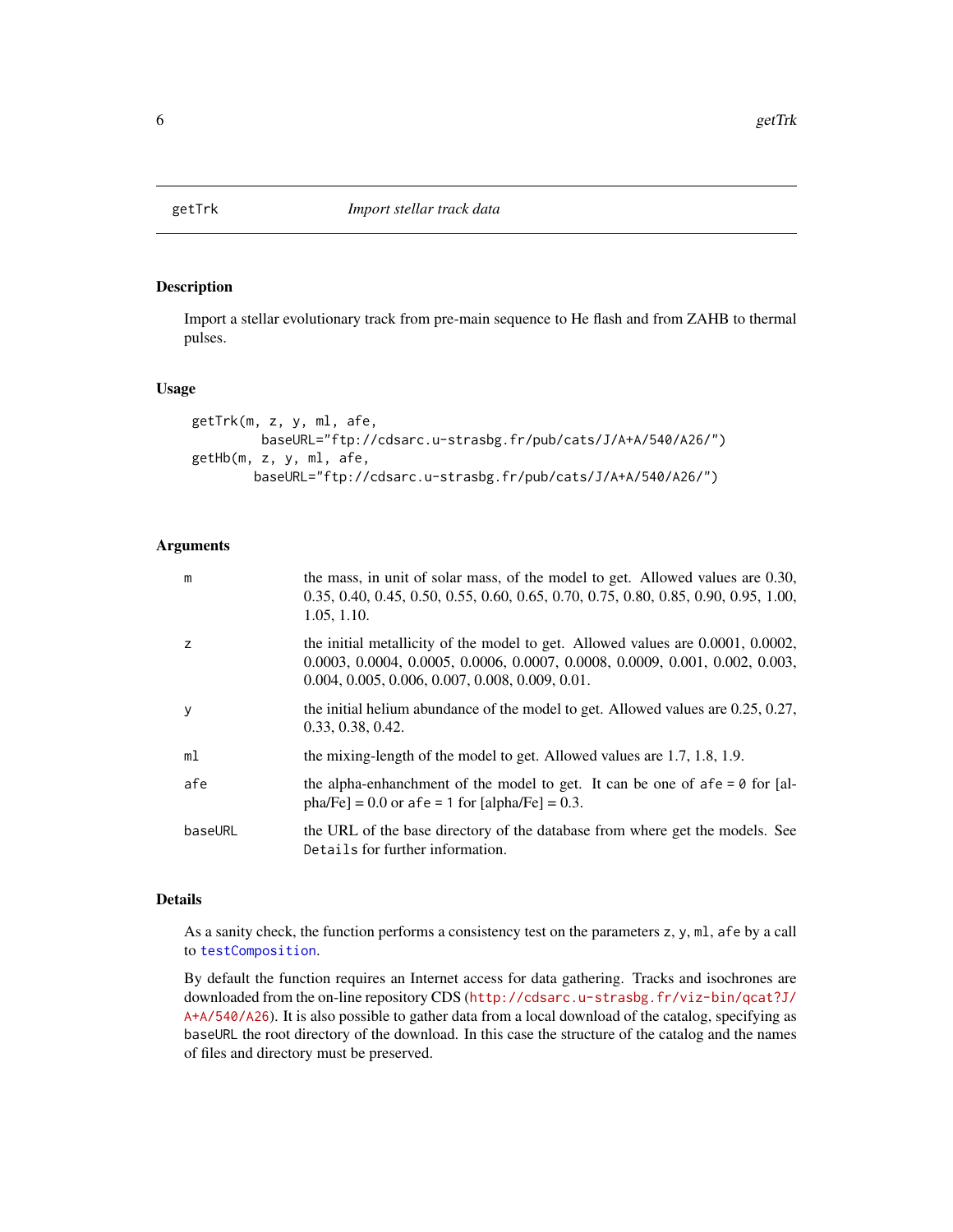#### <span id="page-6-0"></span>getTrk 7

## Value

getTrk returns an object of class trk; getHb returns an object of class hb. More specifically these objects are lists with common elements:

| the mass of the model (in unit of solar mass)                                                                                                   |
|-------------------------------------------------------------------------------------------------------------------------------------------------|
| the metallicity of the model                                                                                                                    |
| the initial helium content of the model                                                                                                         |
| the mixing-length value of the model                                                                                                            |
| the alpha-enhanchment of the model. It can be one of alpha.enh = $\theta$ for [al-<br>$pha/Fe] = 0.0$ or alpha.enh = 1 for $[alpha/Fe] = 0.3$ . |
| the dataset of stellar track, containing the following variables:                                                                               |
| mod model number                                                                                                                                |
| time logarithm of the evolutionary time (in yr)                                                                                                 |
| logL logarithm of the luminosity (L in unit of solar luminosity)                                                                                |
| <b>logTe</b> logarithm of the effective temperature (Te in K)                                                                                   |
| mass mass of the star (in unit of solar mass)                                                                                                   |
| <b>Hc</b> central H/He abundance                                                                                                                |
| <b>logTc</b> logarithm of the central temperature $(Tc$ in K)                                                                                   |
| <b>logRHOc</b> logarithm of the central density (RHOc in $g$ cm <sup><math>\sim</math></sup> -3)                                                |
| <b>MHEc</b> mass of the He core (in unit of solar mass)                                                                                         |
| <b>Lpp</b> luminosity of pp chain (in unit of total luminosity $L$ )                                                                            |
| <b>LCNO</b> luminosity of CNO cycle (in unit of total luminosity L)                                                                             |
| <b>L3a</b> luminosity of triple-alpha (in unit of total luminosity $L$ )                                                                        |
| Lg gravitational luminosity (in unit of total luminosity $L$ )                                                                                  |
| radius radius of the star (in unit of solar radius)                                                                                             |
| logg logarithm of the surface gravity (g in cm $s^2$ -2)                                                                                        |
| Only time, logL, and logTe are mandatory, while all other variables are op-<br>tional.                                                          |
|                                                                                                                                                 |

hb class contains also the element:

massRGB the mass of the RGB progenitor

[print](#page-0-0), and [plot](#page-0-0) methods are available for the two classes.

If baseURL points to an invalid path or CDS ftp site is unavailable the function returns NA and issues a warning.

## References

M. Dell'Omodarme, G. Valle, S. Degl'Innocenti, and P.G. Prada Moroni (2012). *The Pisa Stellar Evolution Data Base for low-mass stars*. Astronomy and Astrophysics, 540, A26.

## See Also

[getZahb](#page-9-1), [getHbgrid](#page-2-1), [getIso](#page-3-1), [getTrkSet](#page-7-1).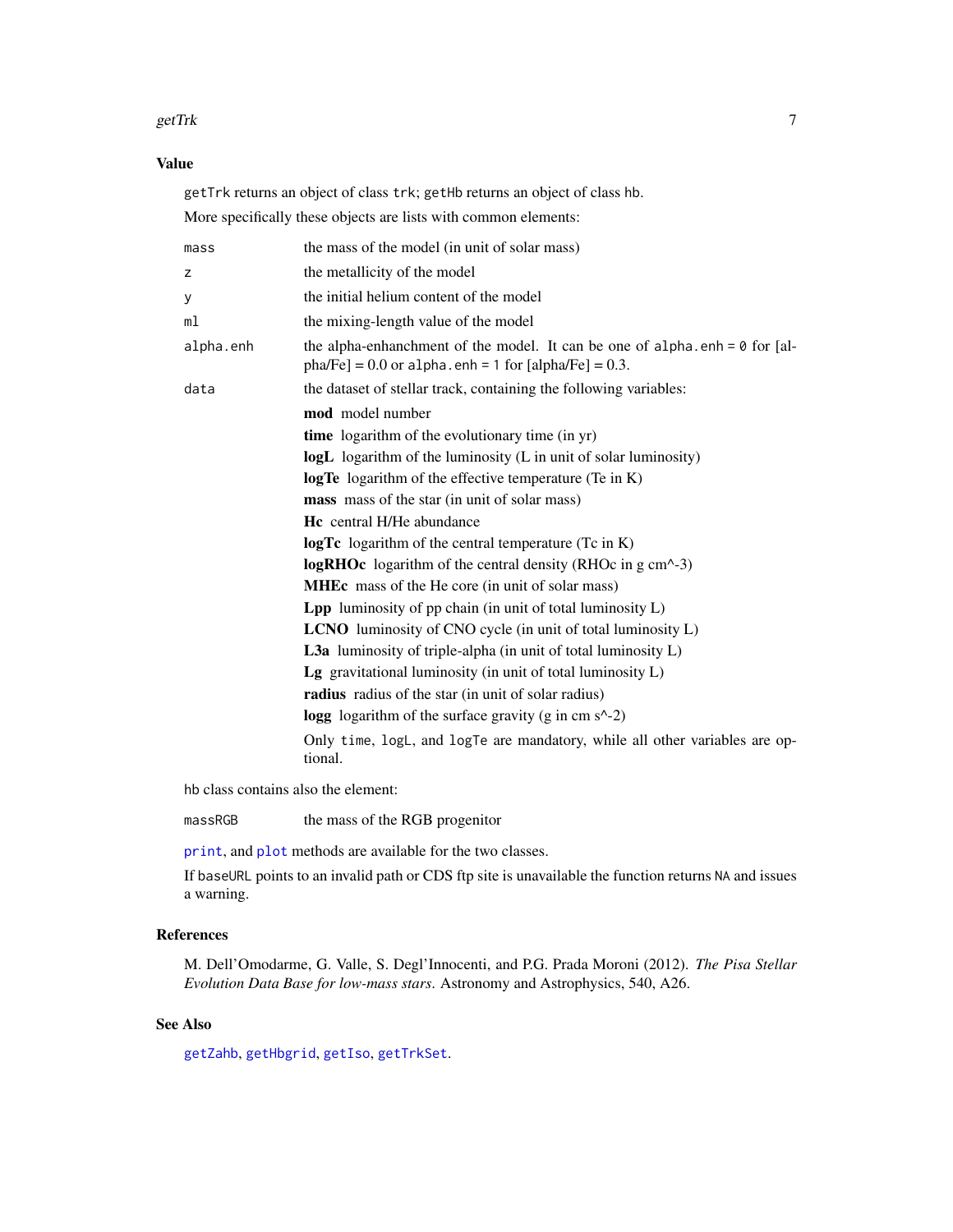## Examples

```
## Not run:
 trk <- getTrk(0.9, 0.002, 0.25, 1.7, 0)
 ### get data from local directory /data
 trk <- getTrk(0.9, 0.002, 0.25, 1.7, 0, baseURL="/data/")
 ### multi-panel plot of the various quantities with time
 track <- getTrk(0.80, 0.001, 0.25, 1.90, 0)
 if(!is.na(track)[1]) {
 trkdata <- within(stack(track$data), time <- rep(track$data$time,
     length.out=length(values)) )
 require(lattice)
 xyplot( values \sim time | ind, data=trkdata, type="l",
     scales=list(y=list(relation="free")))
 }
## End(Not run)
```
<span id="page-7-1"></span>

getTrkSet *Import a set of data*

#### Description

Import a set of stellar evolutionary tracks from pre-main sequence to He flash, or a set of isochrones.

## Usage

```
getTrkSet(m, z, y, ml, afe,
           baseURL="ftp://cdsarc.u-strasbg.fr/pub/cats/J/A+A/540/A26/")
getIsoSet(age, z, y, ml, afe,
           baseURL="ftp://cdsarc.u-strasbg.fr/pub/cats/J/A+A/540/A26/")
```

| m   | a vector of masses, in unit of solar mass, of the models to get. Allowed values<br>are 0.30, 0.35, 0.40, 0.45, 0.50, 0.55, 0.60, 0.65, 0.70, 0.75, 0.80, 0.85, 0.90,<br>0.95, 1.00, 1.05, 1.10.                                     |
|-----|-------------------------------------------------------------------------------------------------------------------------------------------------------------------------------------------------------------------------------------|
| age | a vector of ages, in Gyr, of the models to get. Allowed values are 8.0, 8.5, 9.0,<br>9.5, 10.0, 10.5, 11.0, 11.5, 12.0, 12.5, 13.0, 13.5, 14.0, 14.5, 15.0.                                                                         |
|     | a vector of the initial metallicity of the models to get. Allowed values are 0.0001,<br>$0.0002, 0.0003, 0.0004, 0.0005, 0.0006, 0.0007, 0.0008, 0.0009, 0.001, 0.002,$<br>$0.003, 0.004, 0.005, 0.006, 0.007, 0.008, 0.009, 0.01.$ |
| y   | a vector of the initial helium abundance of the models to get. Allowed values<br>are 0.25, 0.27, 0.33, 0.38, 0.42.                                                                                                                  |

<span id="page-7-0"></span>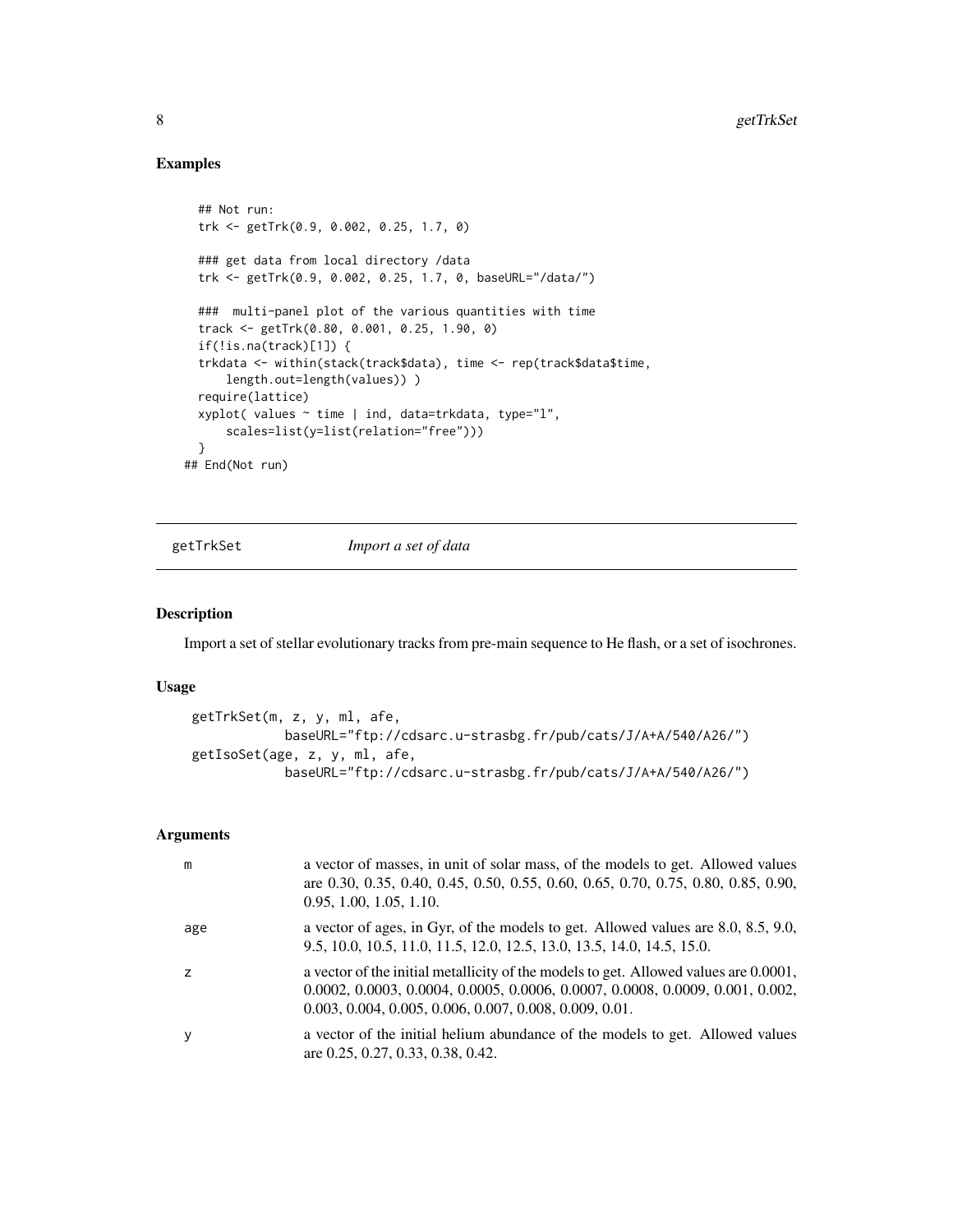<span id="page-8-0"></span>

| ml      | a vector of the mixing-length of the models to get. Allowed values are 1.7, 1.8,<br>1.9.                                               |
|---------|----------------------------------------------------------------------------------------------------------------------------------------|
| afe     | the alpha-enhanchment of the models to get. It can be one of $afe = 0$ for [al-<br>pha/Fe] = $0.0$ or afe = 1 for [alpha/Fe] = $0.3$ . |
| baseURL | the URL of the base directory of the database from where get the models.                                                               |

#### Details

As a sanity check, the function performs a consistency test on the parameters  $z$ ,  $y$ ,  $m$ ,  $a$ fe by a call to [testComposition](#page-20-1).

By default the function requires an Internet access for data gathering. Tracks and isochrones are downloaded from the on-line repository CDS ([http://cdsarc.u-strasbg.fr/viz-bin/qcat?J/](http://cdsarc.u-strasbg.fr/viz-bin/qcat?J/A+A/540/A26) [A+A/540/A26](http://cdsarc.u-strasbg.fr/viz-bin/qcat?J/A+A/540/A26)). It is also possible to gather data from a local download of the catalog, specifying as baseURL the root directory of the download. In this case the structure of the catalog and the names of files and directory must be preserved.

## Value

getTrkSet returns an object of class trkset, i.e. a list of objects of class trk. getIsoSet returns an object of class isoset, i.e. a list of objects of class iso.

[print](#page-0-0), and [plot](#page-0-0) methods are available for the two classes.

If baseURL points to an invalid path or CDS ftp site is unavailable the function returns NA and issues a warning.

## References

M. Dell'Omodarme, G. Valle, S. Degl'Innocenti, and P.G. Prada Moroni (2012). *The Pisa Stellar Evolution Data Base for low-mass stars*. Astronomy and Astrophysics, 540, A26.

#### See Also

[getZahb](#page-9-1), [getHbgrid](#page-2-1), [getHb](#page-5-2), [getIso](#page-3-1).

#### Examples

```
## Not run:
 ### get two masses
 trkset <- getTrkSet(c(0.9, 1.0), 0.002, 0.25, 1.7, 0)
 ### get two masses at two metallicity, for a total of 4 objects
 trkset <- getTrkSet(c(0.9, 1.0), c(0.002, 0.01), 0.25, 1.7, 0)
 ### get data from local directory /data
 set <- getTrkSet(0.9, 0.002, c(0.25, 0.33), 1.7, 0, baseURL="/data/")
## End(Not run)
```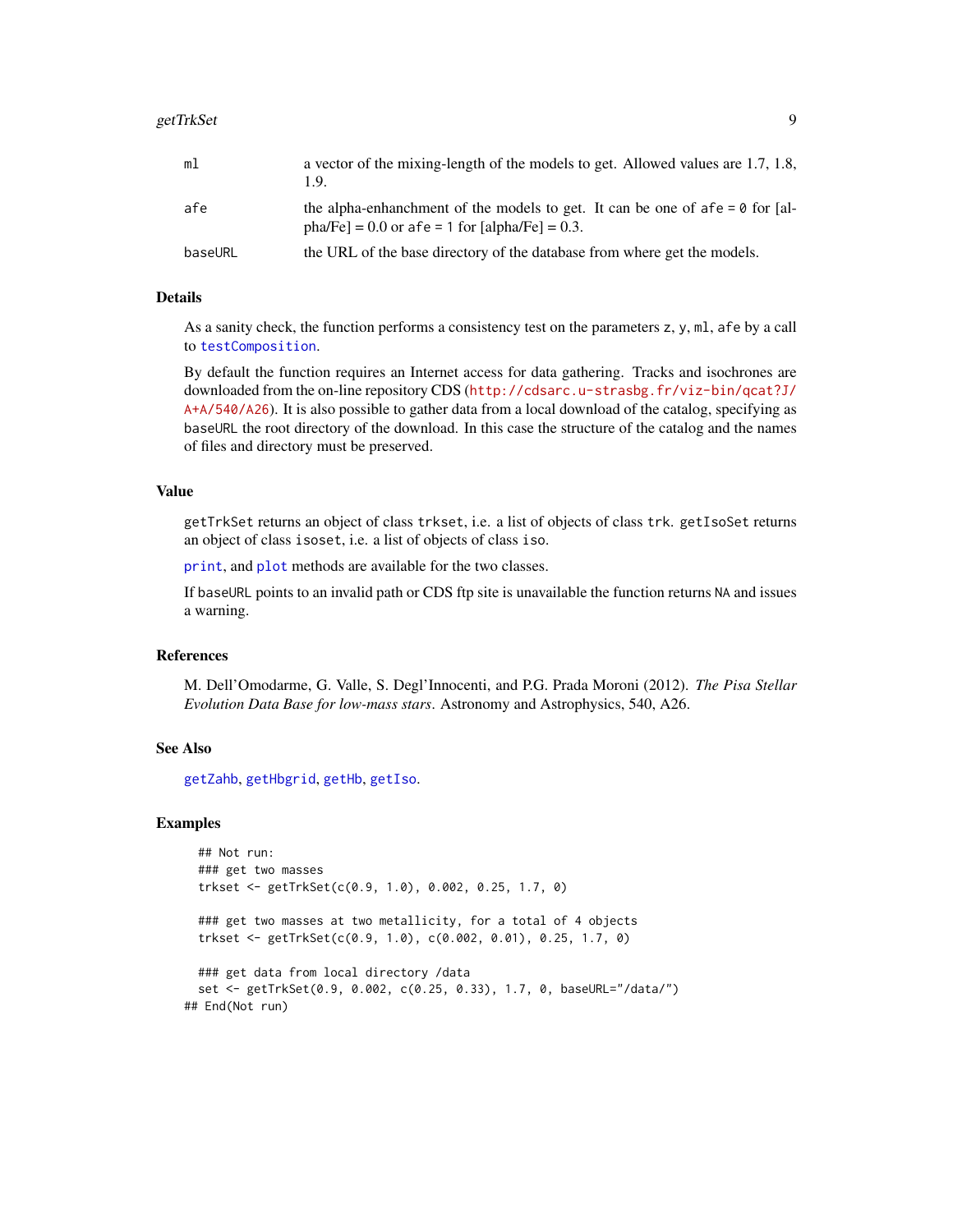<span id="page-9-1"></span><span id="page-9-0"></span>

#### Description

Import a stellar ZAHB model.

#### Usage

```
getZahb(z, y, ml, afe,
         baseURL="ftp://cdsarc.u-strasbg.fr/pub/cats/J/A+A/540/A26/")
```
#### Arguments

| z              | the initial metallicity of the model to get. Allowed values are $0.0001$ , $0.0002$ ,<br>0.0003, 0.0004, 0.0005, 0.0006, 0.0007, 0.0008, 0.0009, 0.001, 0.002, 0.003,<br>$0.004, 0.005, 0.006, 0.007, 0.008, 0.009, 0.01.$ |
|----------------|----------------------------------------------------------------------------------------------------------------------------------------------------------------------------------------------------------------------------|
| y.             | the initial helium abundance of the model to get. Allowed values are $0.25, 0.27$ ,<br>0.33, 0.38, 0.42.                                                                                                                   |
| m <sub>1</sub> | the mixing-length of the model to get. Allowed values are 1.7, 1.8, 1.9.                                                                                                                                                   |
| afe            | the alpha-enhanchment of the model to get. It can be one of $afe = 0$ for [al-<br>pha/Fe] = 0.0 or afe = 1 for [alpha/Fe] = 0.3.                                                                                           |
| baseURL        | the URL of the base directory of the database from where get the models.                                                                                                                                                   |

## Details

As a sanity check, the function performs a consistency test on the parameters z, y, ml, afe by a call to [testComposition](#page-20-1).

By default the function requires an Internet access for data gathering. Tracks and isochrones are downloaded from the on-line repository CDS ([http://cdsarc.u-strasbg.fr/viz-bin/qcat?J/](http://cdsarc.u-strasbg.fr/viz-bin/qcat?J/A+A/540/A26) [A+A/540/A26](http://cdsarc.u-strasbg.fr/viz-bin/qcat?J/A+A/540/A26)) It is also possible to gather data from a local download of the catalog, specifying as baseURL the root directory of the download. In this case the structure of the catalog and the names of files and directory must be preserved.

## Value

getZahb returns an object of class zahb More specifically it is a list with elements:

| z         | the metallicity of the model                                                                                                                  |
|-----------|-----------------------------------------------------------------------------------------------------------------------------------------------|
| У         | the initial helium content of the model                                                                                                       |
| ml        | the mixing-length value of the model                                                                                                          |
| alpha.enh | the alpha-enhanchment of the model. It can be one of alpha.enh = $\theta$ for [al-<br>$pha/Fe$ ] = 0.0 or alpha.enh = 1 for [alpha/Fe] = 0.3. |
| data      | the dataset of stellar track, containing the following variables:                                                                             |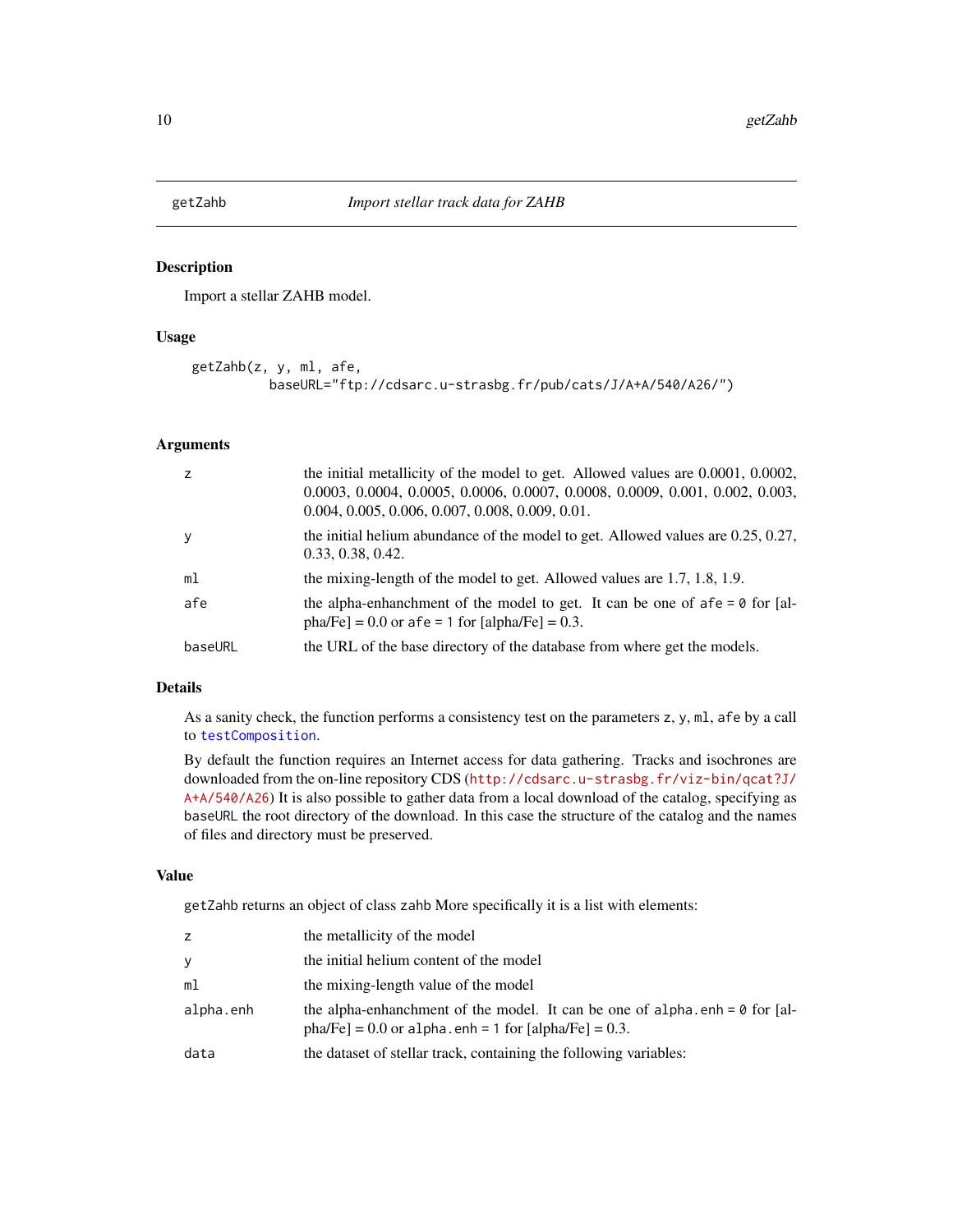mass mass of the star (in unit of solar mass) logTe logarithm of the effective temperature (Te in K) logL logarithm of the luminosity (L in unit of solar luminosity)

<span id="page-10-0"></span>[print](#page-0-0), and [plot](#page-0-0) methods are available for the two classes.

If baseURL points to an invalid path or CDS ftp site is unavailable the function returns NA and issues a warning.

## References

M. Dell'Omodarme, G. Valle, S. Degl'Innocenti, and P.G. Prada Moroni (2012). *The Pisa Stellar Evolution Data Base for low-mass stars*. Astronomy and Astrophysics, 540, A26.

#### See Also

[getTrk](#page-5-1), [getHbgrid](#page-2-1), [getIso](#page-3-1), [getTrkSet](#page-7-1).

#### Examples

```
## Not run:
 zahb <- getZahb(0.002, 0.25, 1.7, 0)
 ### get data from local directory /data
 zahb <- getZahb(0.002, 0.25, 1.7, 0, baseURL="/data/")
## End(Not run)
```
interpTrk *Interpolate stellar tracks data*

#### Description

Construct a set of interpolated tracks from the objects in the database.

#### Usage

```
interpTrk(z, y, ml, afe, vmass=seq(0.30,1.10, by=0.05),
          baseURL="ftp://cdsarc.u-strasbg.fr/pub/cats/J/A+A/540/A26/")
```

| Z. | the initial metallicity of the models to generate. Allowed values are between<br>$0.0001$ and $0.01$ .                 |
|----|------------------------------------------------------------------------------------------------------------------------|
| V  | the initial helium abundance of the models to generate. Allowed values are<br>between $\theta$ . 25 and $\theta$ . 42. |
| ml | the mixing-length of the model to generate. Allowed values are between 1.7<br>and 1.9.                                 |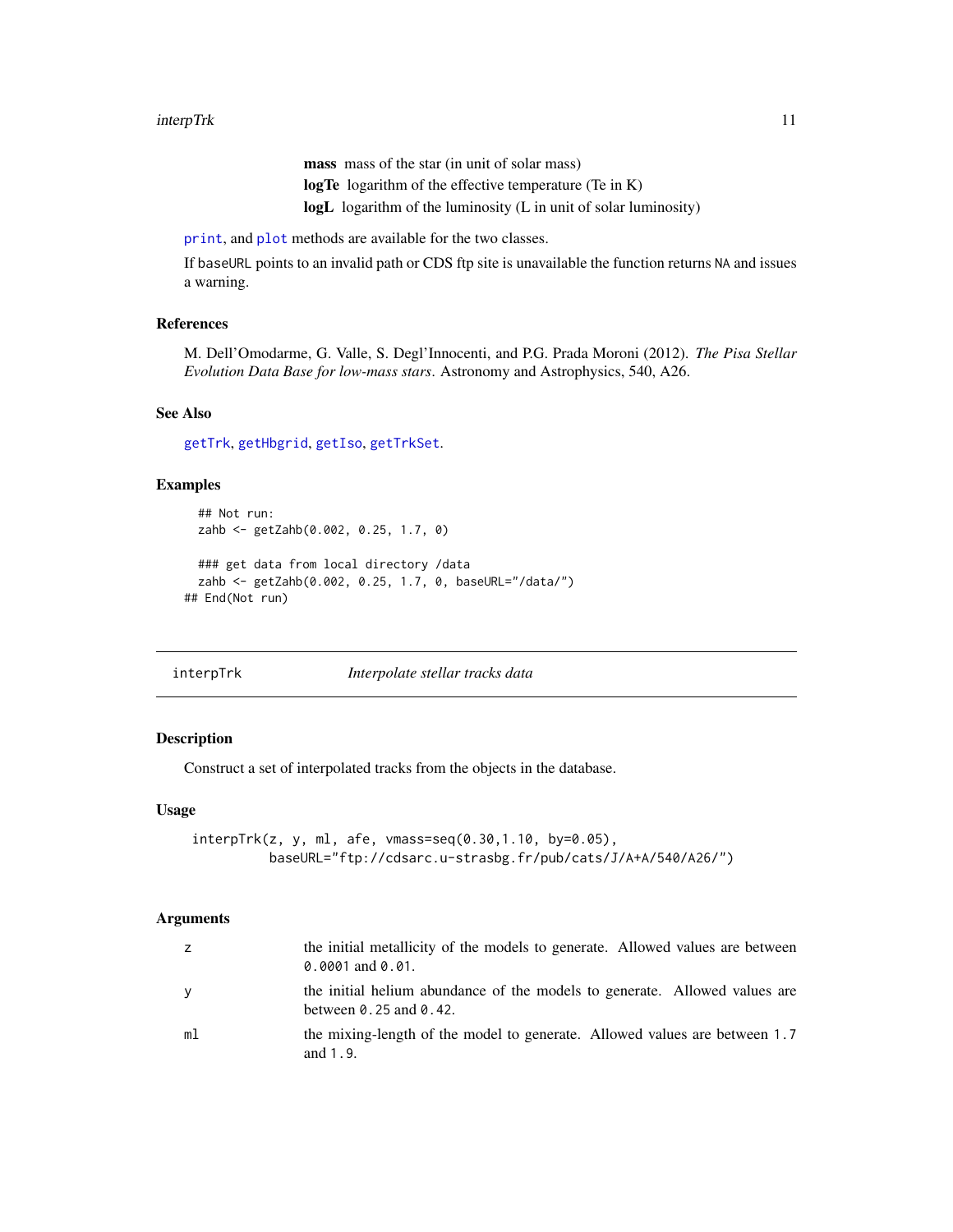<span id="page-11-0"></span>

| afe     | the alpha-enhanchment of the model to get. It can be one of $afe = 0$ for [al-<br>pha/Fe] = 0.0 or afe = 1 for [alpha/Fe] = 0.3.                                                                                              |
|---------|-------------------------------------------------------------------------------------------------------------------------------------------------------------------------------------------------------------------------------|
| ymass   | vector of masses of the stellar model to generate. Default to the whole set in the<br>database. Allowed values are 0.30, 0.35, 0.40, 0.45, 0.50, 0.55, 0.60, 0.65, 0.70,<br>$0.75, 0.80, 0.85, 0.90, 0.95, 1.00, 1.05, 1.10.$ |
| baseURL | the URL of the base directory of the database from where get the models.                                                                                                                                                      |

#### Details

A 3D interpolation is performed on the database to construct the required set of tracks. Interpolation on helium abundance and on mixing-length occur linearly on the variables, while the metallicity is log-transformed before the interpolation procedure.

#### Value

The function returns an object of class trkset containing the interpolated tracks.

#### Examples

```
### slow!
 ## Not run:
 iptrk <- interpTrk(0.002, 0.25, 1.74, 0)
 ### get data from local directory /data
  iptrk <- interpTrk(0.002, 0.25, 1.74, 0, baseURL="/data/")
## End(Not run)
```
keypoints *Extract relevant evolutionary points from stellar tracks or isochrones*

#### Description

Extract some relevant evolutionary points from stellar tracks or stellar isochrones.

#### Usage

```
## S3 method for class 'trk'
keypoints(x, ...)
## S3 method for class 'trkset'
keypoints(x, ...)
## S3 method for class 'iso'
keypoints(x, ...)
## S3 method for class 'isoset'
keypoints(x, ...)
```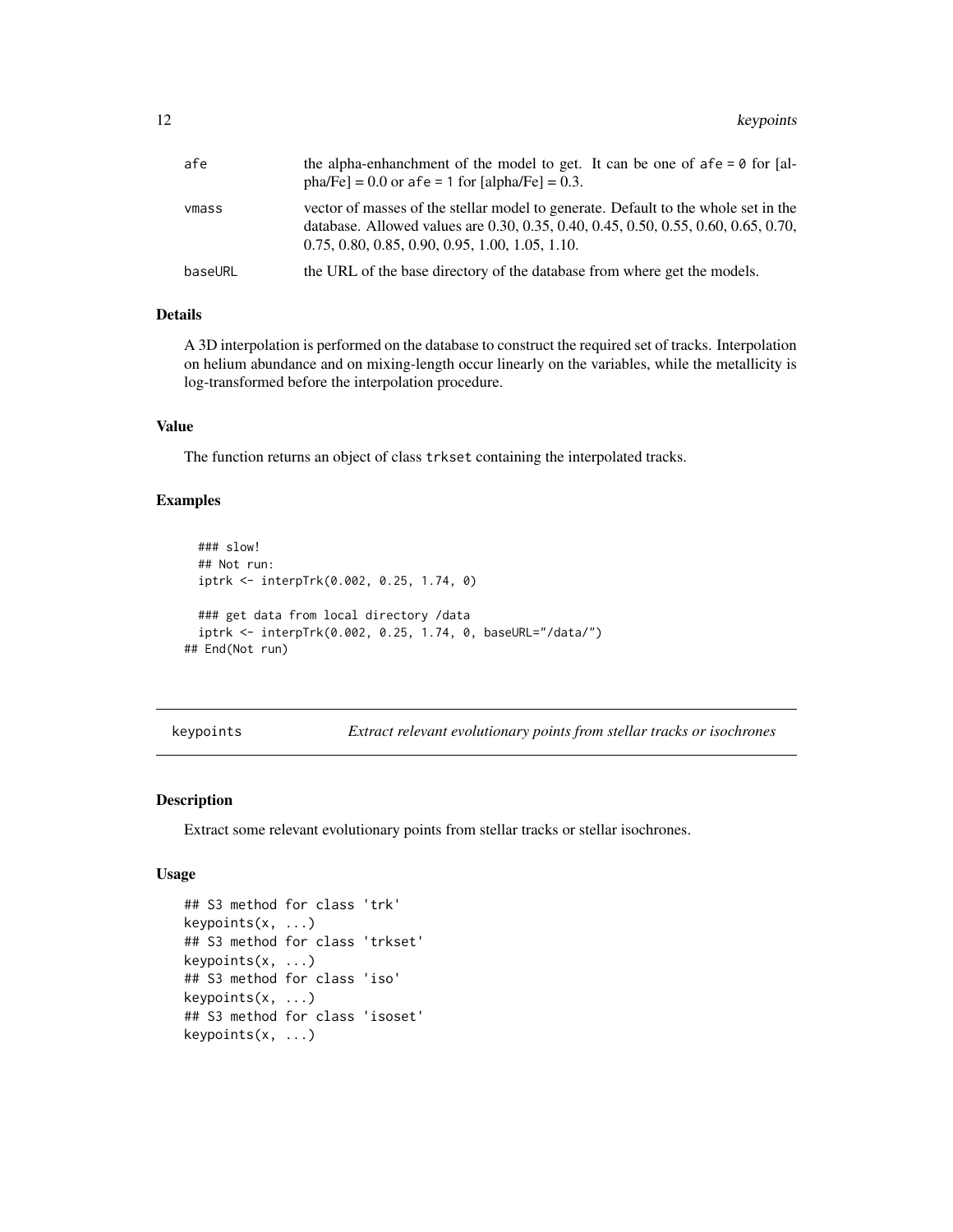#### keypoints and the set of the set of the set of the set of the set of the set of the set of the set of the set of the set of the set of the set of the set of the set of the set of the set of the set of the set of the set of

#### Arguments

| x        | an object of classes trk, trkset, iso, or isoset. |
|----------|---------------------------------------------------|
| $\cdots$ | further arguments, not implemented.               |

#### Details

keypoints.trk extracts from the object x\$data the rows relative to the following evolutionary stages:

- 1. ZAMS: Zero-Age Main-Sequence, defined as the point for which the central H abundance drops below 99% of its initial value.
- 2. TO: Turn-Off, defined as the point for which the effective temperature reaches its maximum value. If multiple lines satisfy the constraint, the values of all the rows are averaged.
- 3. BTO: Brighter Turn-Off, defined as the point for which the effective temperature drops below the one of the TO minus 100 K. The points could not exist for low masses. See Chaboyer et al. (1996) for an analysis of the advantages of this evolutionary point with respect to TO.
- 4. exHc: Central H exhaustion, defined as the point for which the central H abundance is zero. For low masses the point could coincide with TO. This is the last point of the tracks with mass lower or equal to 0.50 Msun.
- 5. Heflash: Helium flash, the last point of the track for masses higher than 0.50 Msun.

keypoints. trkset performs the selection described above for all the set of objects.

The returned object contains the variable id, which labels the evolutionary phases with the following coding:  $1 = ZAMS$ ,  $2 = TO$ ,  $3 = BTO$ ,  $4 = ex$ Hc,  $5 = He$ flash.

keypoints.iso extracts from the object x\$data the rows relative to the following evolutionary stages:

- 1. TO: Turn-Off, defined as the point for which the effective temperature reaches its maximum value. If multiple lines satisfy the constraint, the values of all the rows are averaged.
- 2. BTO: Brighter Turn-Off, defined as the point for which the effective temperature drops below the one of the TO minus 100 K.

keypoints.isoset performs the selection described above for all the set of objects.

The returned object contains the variable id, which labels the evolutionary phases with the following coding:  $1 = TO$ ,  $2 = BTO$ .

#### Value

A data frame containing the observations relative to the selected evolutionary phases. The columns relative to mass (or age for isochrones), metallicity, initial He value, mixing-length, alpha-enhancement, and phase identifier are inserted in the data frame.

#### References

B. Chaboyer, P. Demarque, P.J. Kernan, L.M. Krauss, and A. Sarajedini (1996). *An accurate relative age estimator for globular clusters*. MNRAS, 283, 683-689.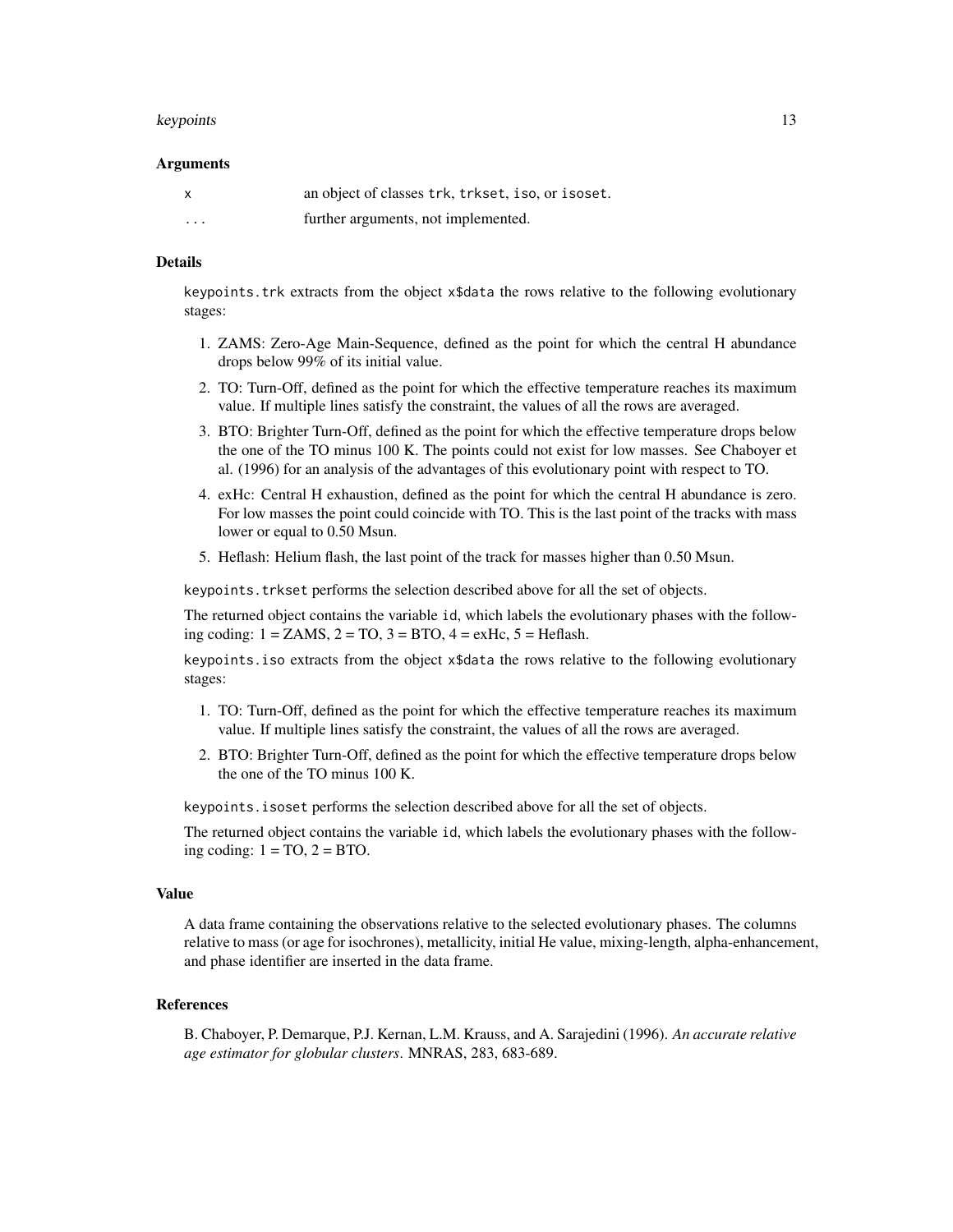#### 14 makeIso

## Examples

```
## Not run:
trk <- getTrk(0.9, 0.002, 0.25, 1.7, 0)
### check return value from CDS
if(!is.na(trk)[1]) keypoints(trk)
is <- getIso(11, 0.002, 0.25, 1.7, 0)
### check return value from CDS
if(!is.na(is)[1]) keypoints(is)
```
## End(Not run)

makeIso *Construct stellar isochrones from tracks*

## Description

The function computes by interpolation stellar isochrones of given ages from evolutionary tracks.

#### Usage

```
makeIso(age, z=NULL, y=NULL, ml=NULL, afe=NULL, log=FALSE, linear=TRUE,
        tr=NULL, baseURL="ftp://cdsarc.u-strasbg.fr/pub/cats/J/A+A/540/A26/")
```

| age     | the ages (in Gyr) of the isochrones to construct. A vector of ages is allowed.                                                                 |
|---------|------------------------------------------------------------------------------------------------------------------------------------------------|
| z       | the initial metallicity of the isochrones to build.                                                                                            |
| y       | the initial helium abundance of the isochrones to build.                                                                                       |
| ml      | the mixing-length of the isochrones to build.                                                                                                  |
| afe     | the alpha-enhanchment of the isochrone to build. It can be one of afe = $\theta$ for<br>[alpha/Fe] = $0.0$ or afe = 1 for [alpha/Fe] = $0.3$ . |
| log     | a logical value indicating whether the interpolation of the tracks should be per-<br>formed on the logarithm of the evolutionary time.         |
| linear  | a logical value indicating whether linear interpolation should be performed.<br>Only the option linear=TRUE is currently available.            |
| tr      | a set of track to be used for isocrones construction. See Details for further<br>information.                                                  |
| baseURL | the URL of the base directory of the database from where get the models.                                                                       |

<span id="page-13-0"></span>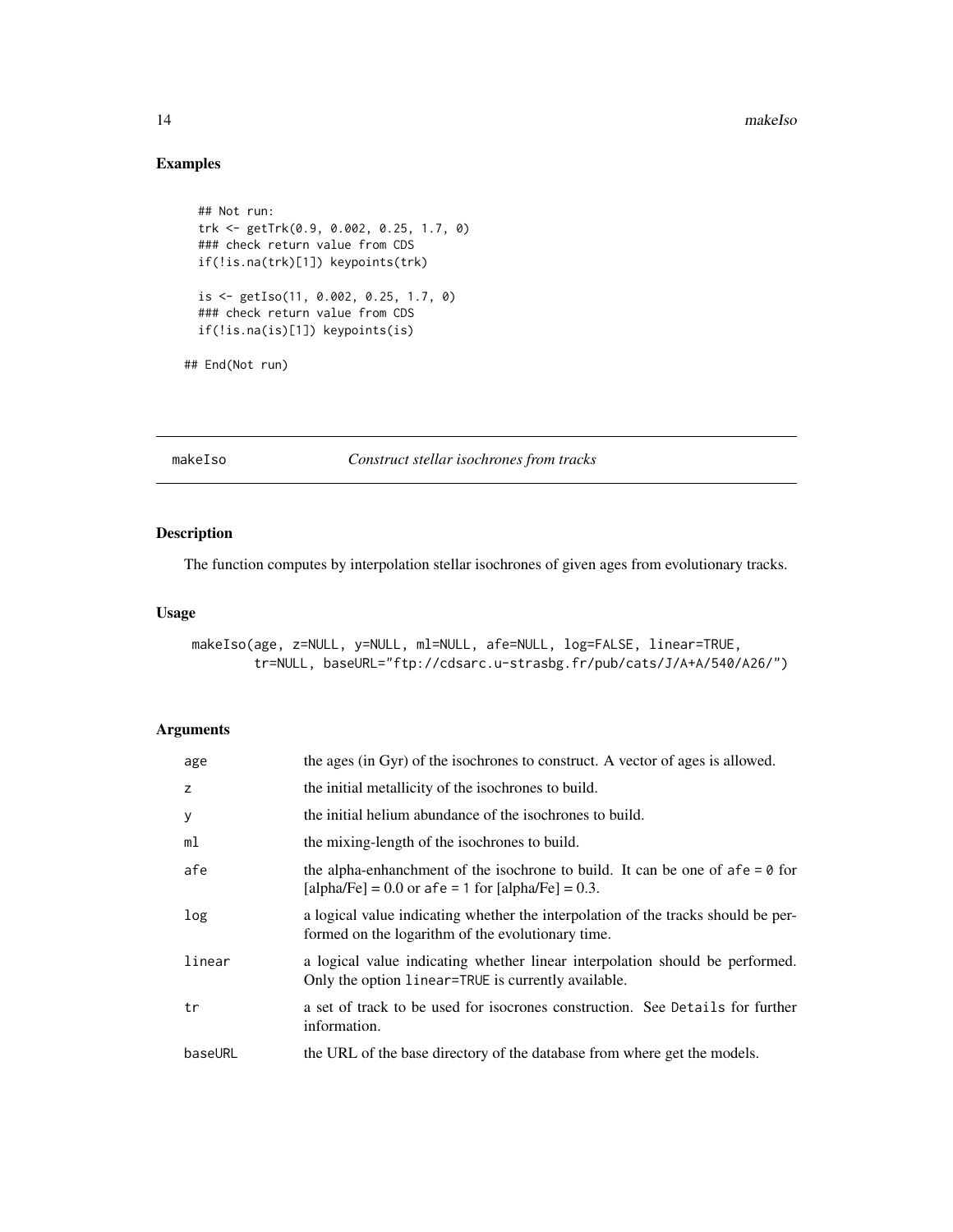#### <span id="page-14-0"></span>masshb 15

## Details

Isochrones are obtained by mean of a standard interpolation procedure on the set of tracks. Let  $S(m)$  be the set of tracks, parametrized by the value of the mass m. Let  $t_i(m)$  be the evolutionary time for the ith point on the track of mass m. Let be k the point on the track of lower mass of  $S(m)$ for which  $t_k(m)$  is greater of the time required for the isochrone.

For each point  $j \geq k$  on  $S(m)$ , an interpolation of mass, logarithm of the effective temperature and logarithm of the luminosity is performed among tracks. These points define the required isochrone.

If a set of tracks is supplied by mean of the argument tr, the function interpolates among these tracks. The values of z, y, ml, afe are recovered from the supplied objects and a test of consistency is performed to assure that the tracks are homogeneous in these parameters.

## Value

The function returns an object of class isoset.

## References

M. Dell'Omodarme, G. Valle, S. Degl'Innocenti, and P.G. Prada Moroni (2012). *The Pisa Stellar Evolution Data Base for low-mass stars*. Astronomy and Astrophysics, 540, A26.

#### Examples

```
### slow!
## Not run:
 isoset <- makeIso(11.2, 0.002, 0.25, 1.7, 0)
## End(Not run)
 ### get data from local directory /data
 ## Not run: isoset <- makeIso(c(11.2, 12.4), 0.002, 0.25, 1.7, 0, baseURL="/data/")
```
masshb *Mass of stars in HB*

#### **Description**

These data sets give the stellar mass in HB for the progenitors in RGB.

#### Usage

masshb masshbgrid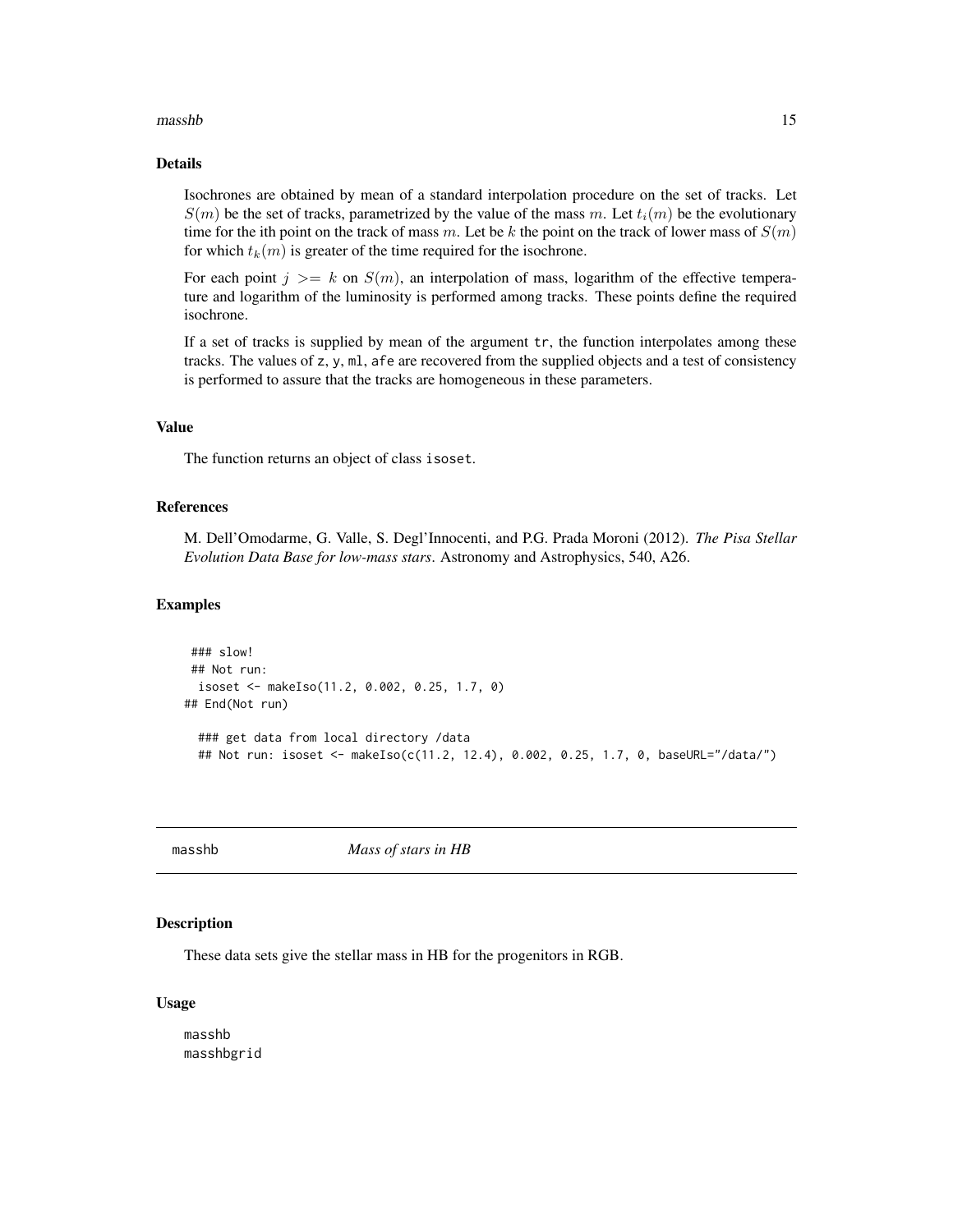16 plot.trk

## Format

The two data frames contain 6 variables:

mass the RGB mass of the model.

- z the initial metallicity of the model.
- y the initial helium abundance of the model.

ml the mixing-length of the model.

- mix the alpha-enhanchment of the model. It is coded  $mix=AS09a0$  for [alpha/Fe] = 0.0 and  $mix=AS09a3$ for  $[a]$ <sub>pha</sub> $[Fe] = 0.3$ .
- masshb the HB mass of the model. The dataset masshbgrid contains multiple values for masshb for each single RGB progenitor mass.

#### Source

M. Dell'Omodarme, G. Valle, S. Degl'Innocenti, and P.G. Prada Moroni (2012). *The Pisa Stellar Evolution Data Base for low-mass stars*. Astronomy and Astrophysics, 540, A26.

<span id="page-15-1"></span>plot.trk *Plot stellar track or isochrones objects*

#### Description

Plot one evolutionary track or one isochrone extracted from objects of classes trk, hb, zahb, iso.

#### Usage

```
## S3 method for class 'trk'
plot(x, add=FALSE, ...)
## S3 method for class 'hb'
plot(x, add=FALSE, ...)
## S3 method for class 'zahb'
plot(x, add=FALSE, ...)
## S3 method for class 'iso'
plot(x, add=FALSE, ...)
```
#### Arguments

| X        | an object of classes trk, hb, zahb, or iso.                                        |
|----------|------------------------------------------------------------------------------------|
| add      | a logical value indicating whether the plot should be added to an existing device. |
| $\cdots$ | further arguments passed to plot Astro.                                            |

#### Details

The contents of the vectors x\$data\$logTe and x\$data\$logL are plotted by a call to [plotAstro](#page-17-1). Sensible values for the axes major ticks and labels are chosen.

<span id="page-15-0"></span>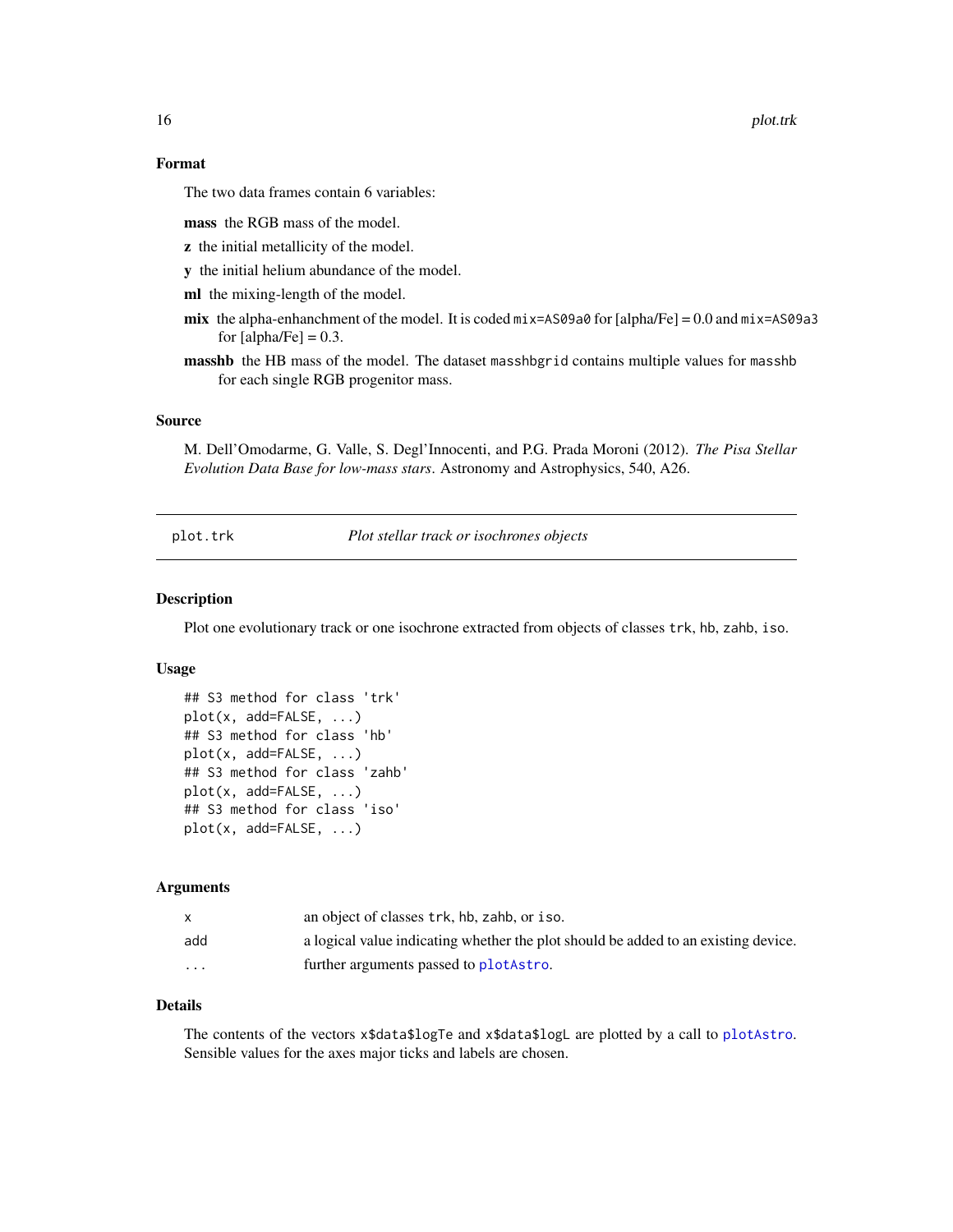#### <span id="page-16-0"></span>plot.trkset to the control of the control of the control of the control of the control of the control of the control of the control of the control of the control of the control of the control of the control of the control

## See Also

[plotAstro](#page-17-1).

#### Examples

```
## Not run:
 trk <- getTrk(0.9, 0.002, 0.25, 1.7, 0)
 ### check return value from CDS
 if(!is.na(trk)[1]) plot(trk)
## End(Not run)
```
<span id="page-16-1"></span>plot.trkset *Plot a set stellar objects*

## Description

Plot a set of evolutionary tracks from objects of classes trkset, and hbset, or a set of isochrones from object of class isoset.

## Usage

```
## S3 method for class 'trkset'
plot(x, add=FALSE, col=1, lty=1, xlim=NULL, ylim=NULL, ...)
## S3 method for class 'hbset'
plot(x, add=FALSE, col=1, lty=1, xlim=NULL, ylim=NULL, ...)
## S3 method for class 'isoset'
plot(x, add=FALSE, col=1, lty=1, xlim=NULL, ylim=NULL, ...)
```

| $\times$ | an object of class trkset, hbset, or isoset.                                                                                                                                                 |
|----------|----------------------------------------------------------------------------------------------------------------------------------------------------------------------------------------------|
| add      | a logical value indicating whether the plot should be added to an existing device.                                                                                                           |
| col      | the colors for lines. Multiple colors can be specified so that each track can be<br>given its own color. If there are fewer colors than tracks they are recycled in the<br>standard fashion. |
| lty      | the line types. Multiple types can be specified so that each track can be given its<br>own type. If there are fewer type than tracks they are recycled in the standard<br>fashion.           |
| xlim     | the x limits $(x1, x2)$ of the plot. The default value, NULL, indicates that the range<br>of the finite values to be plotted should be used.                                                 |
| ylim     | the y limits of the plot.                                                                                                                                                                    |
| .        | further arguments passed to plotAstro.                                                                                                                                                       |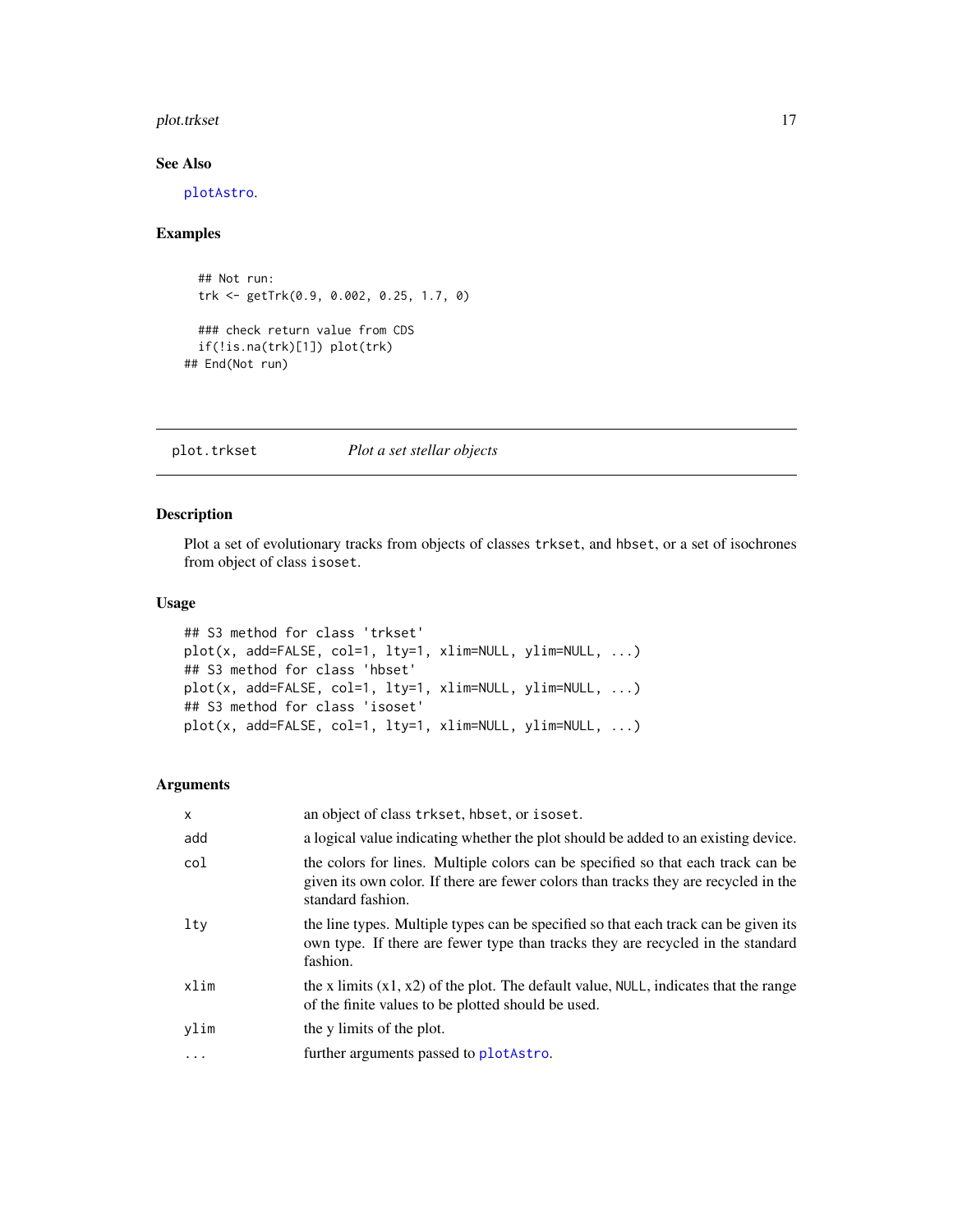## <span id="page-17-0"></span>Details

For each object X contained in the input of class trkset, hbset, or isoset the contents of the vectors X\$data\$logTe and X\$data\$logL are plotted by a call to [plotAstro](#page-17-1). Sensible values for the axes ranges, major ticks and labels are chosen.

#### See Also

[plotAstro](#page-17-1).

## Examples

```
## Not run:
 trkset <- getTrkSet(c(0.7, 0.9, 1.1), 0.002, 0.25, 1.7, 0)
 ### check return value from CDS
 if(!is.na(trkset)[1]) plot(trkset)
## End(Not run)
```
<span id="page-17-1"></span>plotAstro *Plot function for stellar objects*

### Description

Draw a scatter plot in the active graphics window.

#### Usage

```
plotAstro(x, y, type="l", xlab="", ylab="", xi=(max(x)-min(x))/5,
         yi=(max(y)-min(y))/5, xmt=3, ymt=3, revX=FALSE, revY=FALSE,
         xlim=NULL, ylim=NULL, cex=1.0, cex.axis=1.3, cex.lab=1.5,
         add=FALSE, ...)
```

| x, y | the x and y arguments provide the x and y coordinates for the plot.                                                                                                                                                                                                                                                                                                                      |
|------|------------------------------------------------------------------------------------------------------------------------------------------------------------------------------------------------------------------------------------------------------------------------------------------------------------------------------------------------------------------------------------------|
| type | 1-character string giving the type of plot desired. The following values are pos-<br>sible: "p" for points, "1" for lines (default value), "b" for both points and lines,<br>"c" for empty points joined by lines, "o" for overplotted points and lines, "s"<br>and "S" for stair steps and "h" for histogram-like vertical lines. Finally, "n"<br>does not produce any points or lines. |
| xlab | a label for the x axis, default to empty string.                                                                                                                                                                                                                                                                                                                                         |
| ylab | a label for the y axis, default to empty string.                                                                                                                                                                                                                                                                                                                                         |
| хi   | major ticks spacing for x axis.                                                                                                                                                                                                                                                                                                                                                          |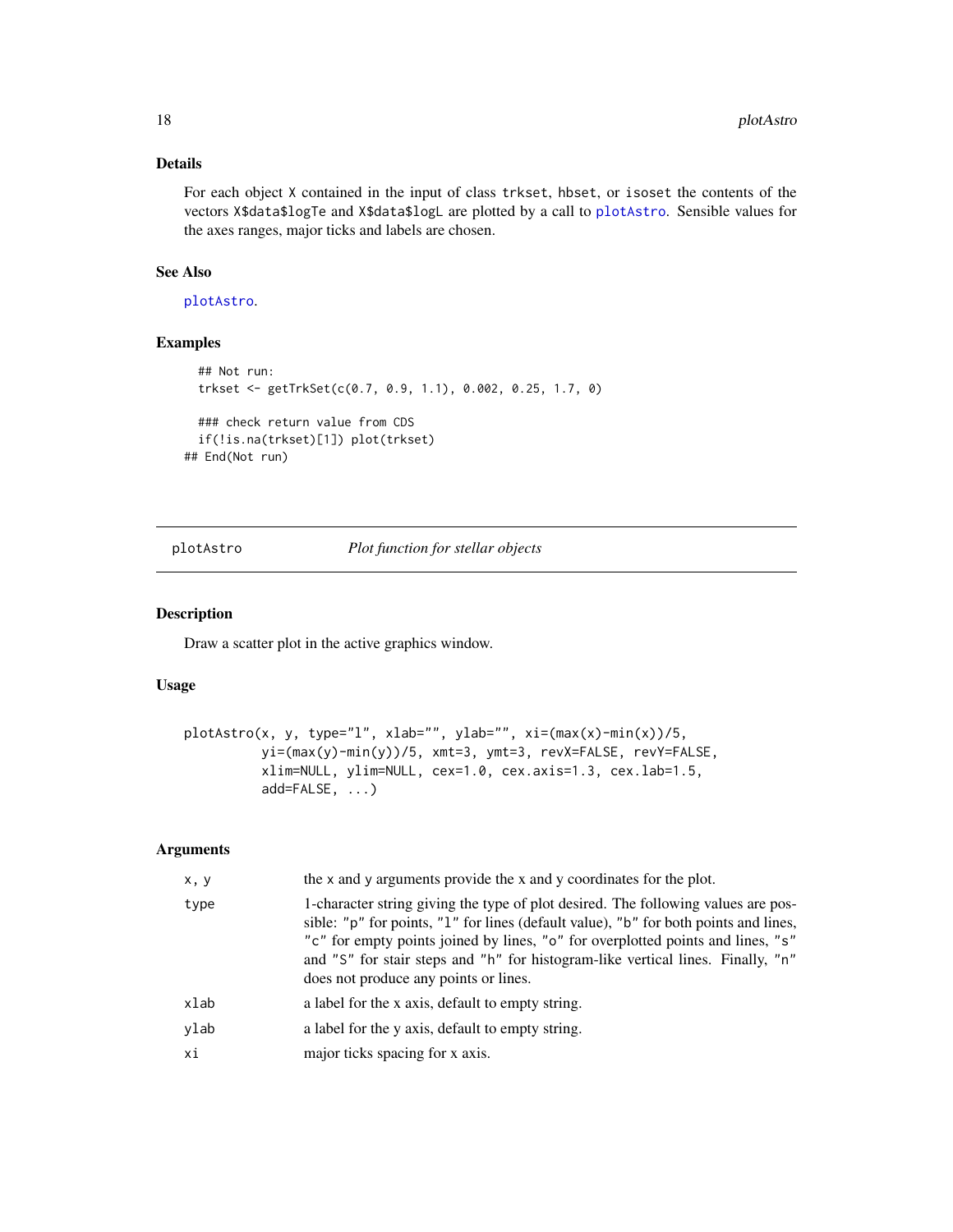#### <span id="page-18-0"></span>print.trk the contract of the contract of the contract of the contract of the contract of the contract of the contract of the contract of the contract of the contract of the contract of the contract of the contract of the

| уi       | major ticks spacing for y axis.                                                                                                              |
|----------|----------------------------------------------------------------------------------------------------------------------------------------------|
| xmt      | number of minor ticks between two major ticks for x axis.                                                                                    |
| ymt      | number of minor ticks between two major ticks for y axis.                                                                                    |
| revX     | a logical value indicating whether the x axis should be reversed.                                                                            |
| revY     | a logical value indicating whether the y axis should be reversed.                                                                            |
| xlim     | the x limits $(x1, x2)$ of the plot. The default value, NULL, indicates that the range<br>of the finite values to be plotted should be used. |
| ylim     | the y limits of the plot.                                                                                                                    |
| cex      | the amount by which plotting text and symbols should be magnified relative to<br>the default.                                                |
| cex.axis | the magnification to be used for axis annotation relative to the current setting of<br>cex.                                                  |
| cex.lab  | the magnification to be used for x and y labels relative to the current setting of<br>cex.                                                   |
| add      | a logical value indicating whether the plot should be added to an existing device.                                                           |
| $\cdots$ | further arguments passed to low level plot functions.                                                                                        |

## See Also

[plot.trk](#page-15-1), [plot.trkset](#page-16-1).

## Examples

```
## Not run:
  trk <- getTrk(0.9, 0.002, 0.25, 1.7, 0)
  ### check return value from CDS
  if(!is.na(trk)[1]) plot(trk)
## End(Not run)
```
print.trk *Print stellar track objects*

## Description

Format and print the contents of the objects of classes trk, hb, zahb, iso.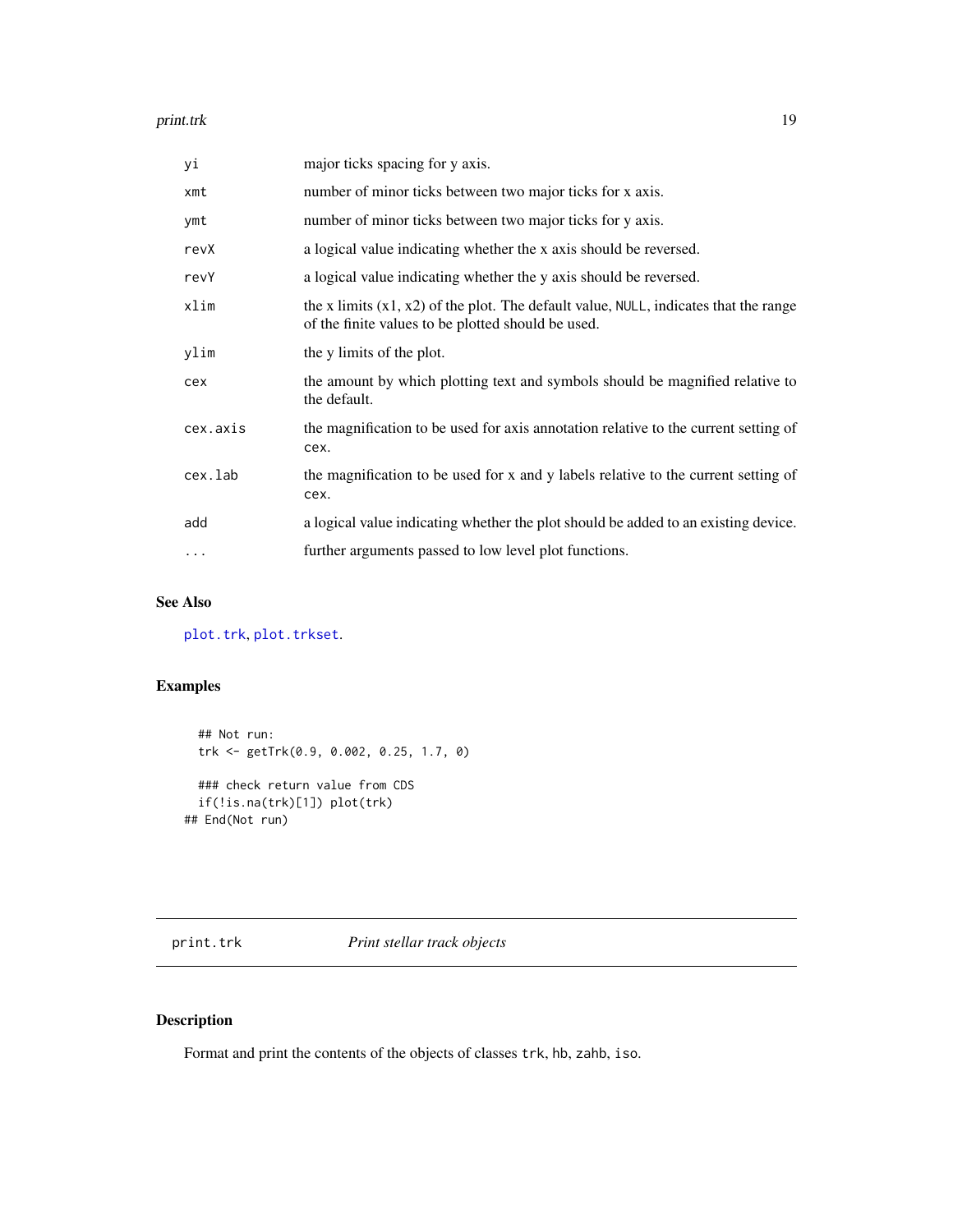#### Usage

```
## S3 method for class 'trk'
print(x, \ldots)## S3 method for class 'hb'
print(x, \ldots)## S3 method for class 'zahb'
print(x, \ldots)## S3 method for class 'iso'
print(x, \ldots)
```
#### Arguments

| $\boldsymbol{\mathsf{x}}$ | An object of classes trk, hb, zahb, or iso.            |
|---------------------------|--------------------------------------------------------|
| $\cdots$                  | further arguments passed to low level print functions. |

## Details

The contents of the variables mass (or age), z, y, ml, alpha.enh (and massRGB if appliable) from classes trk, hb, zahb, or iso are fomatted and printed. The function returns its argument invisibly  $(via$  invisible $(x)$ ).

## Examples

```
## Not run:
trk <- getTrk(0.9, 0.002, 0.25, 1.7, 0)
trk
```
## End(Not run)

<span id="page-19-1"></span>showComposition *Show the chemical and physical combinations in the database*

## Description

Show the values of chemical composition (Z, Y, AFE) and mixing-length present in the database.

## Usage

```
showComposition()
```
#### Value

Print the combinations of the inputs that exist in the database.

<span id="page-19-0"></span>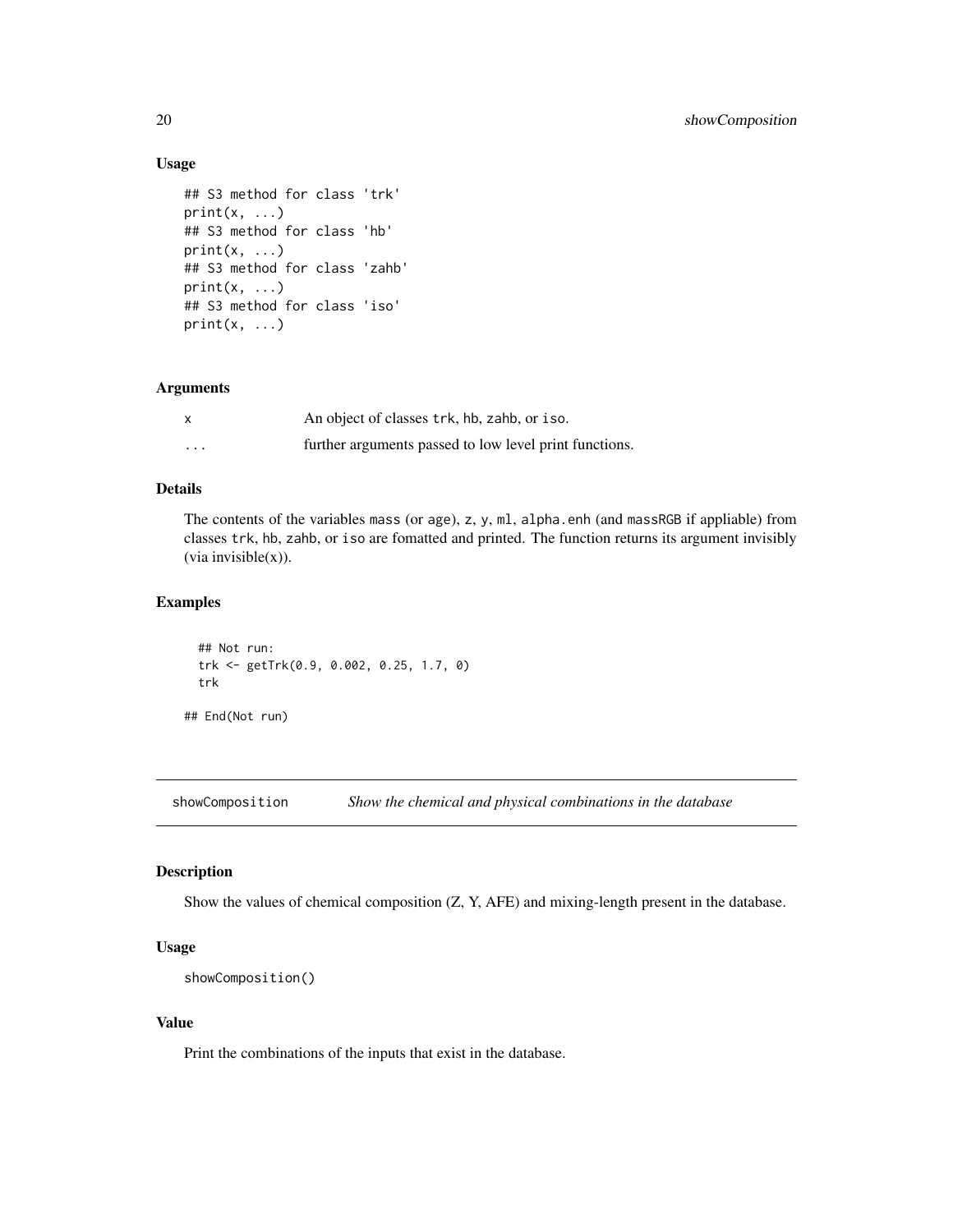## <span id="page-20-0"></span>testComposition 21

## References

M. Dell'Omodarme, G. Valle, S. Degl'Innocenti, and P.G. Prada Moroni (2012). *The Pisa Stellar Evolution Data Base for low-mass stars*. Astronomy and Astrophysics, 540, A26.

## See Also

[testComposition](#page-20-1).

#### Examples

showComposition()

<span id="page-20-1"></span>testComposition *Check the existence of a record in the database*

## Description

Check that the given chemical composition (Z, Y, [alpha/Fe]) and the mixing-length value exist in the stellar database.

## Usage

testComposition(Z, Y, ML, AFE)

#### Arguments

|            | the initial metallicity of the model.                                                                                   |
|------------|-------------------------------------------------------------------------------------------------------------------------|
|            | the initial helium abundance of the model.                                                                              |
| ML         | the mixing-length of the model.                                                                                         |
| <b>AFE</b> | the alpha-enhanchment of the model. Allowed values are $AFE = 0$ ([alpha/Fe] =<br>0.0) or $AFE = 1$ ([alpha/Fe] = 0.3). |

#### Value

The function returns TRUE if the combination of the inputs exists in the database.

## References

M. Dell'Omodarme, G. Valle, S. Degl'Innocenti, and P.G. Prada Moroni (2012). *The Pisa Stellar Evolution Data Base for low-mass stars*. Astronomy and Astrophysics, 540, A26.

#### See Also

[showComposition](#page-19-1).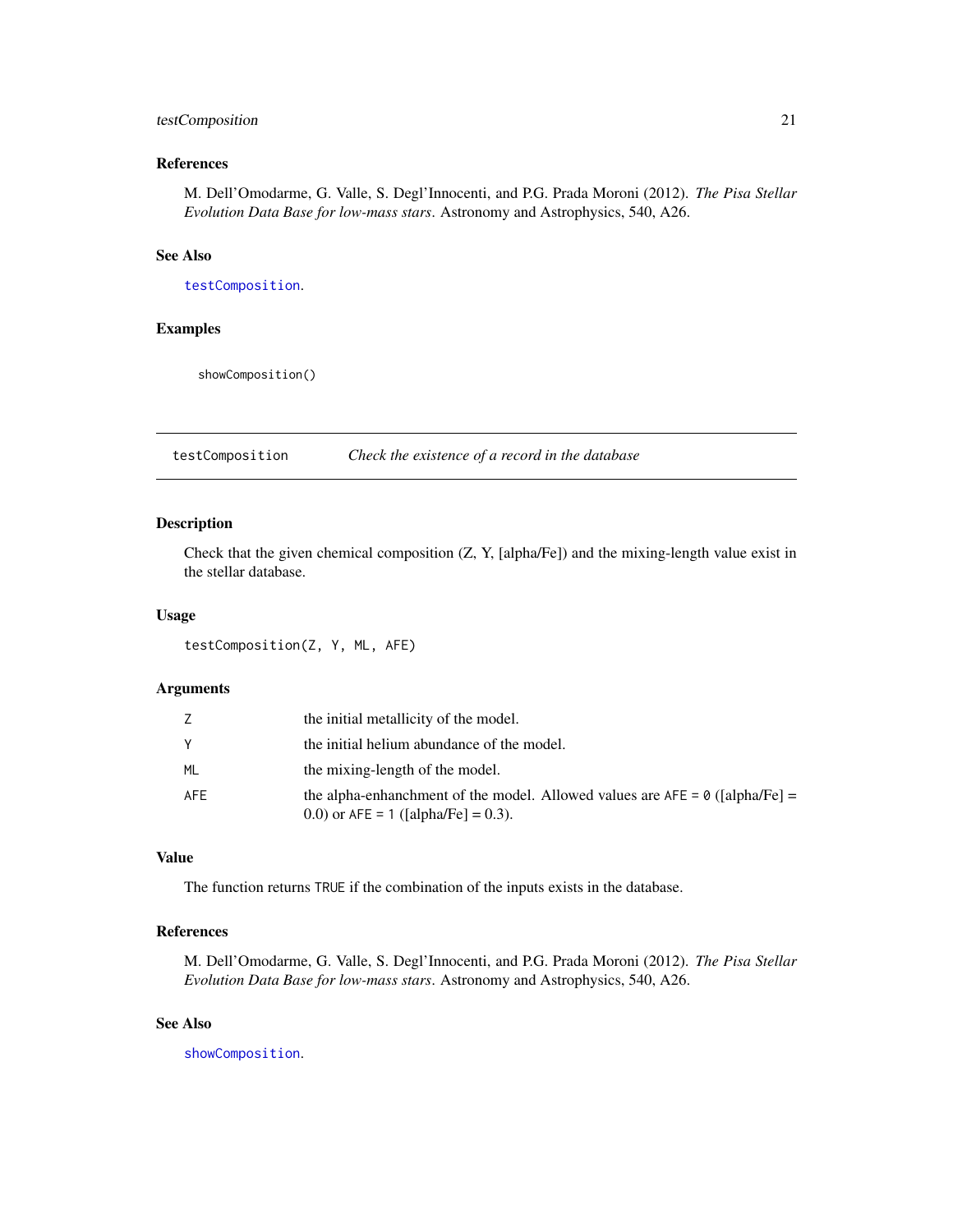## Examples

testComposition(0.002, 0.25, 1.7, 0)